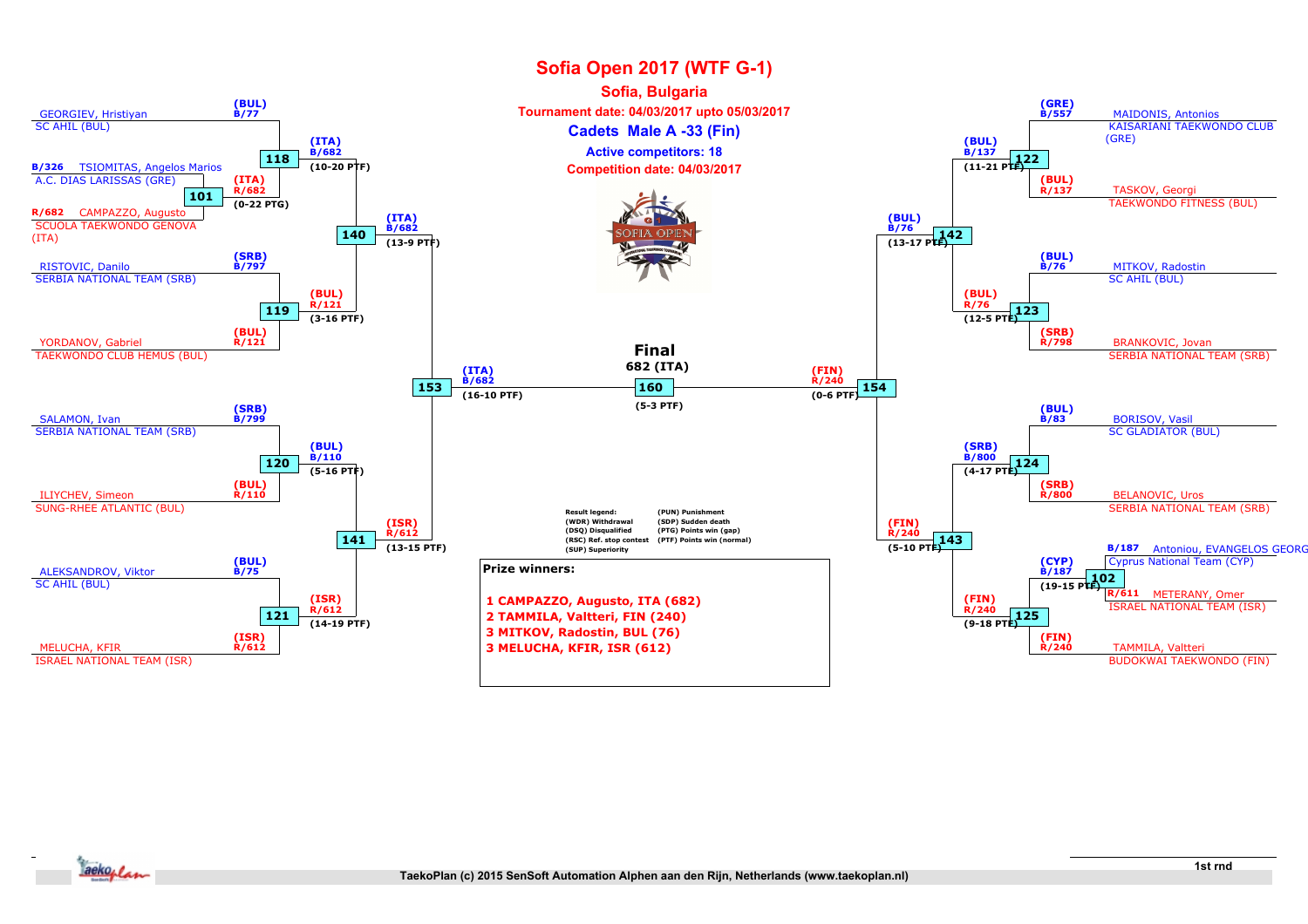

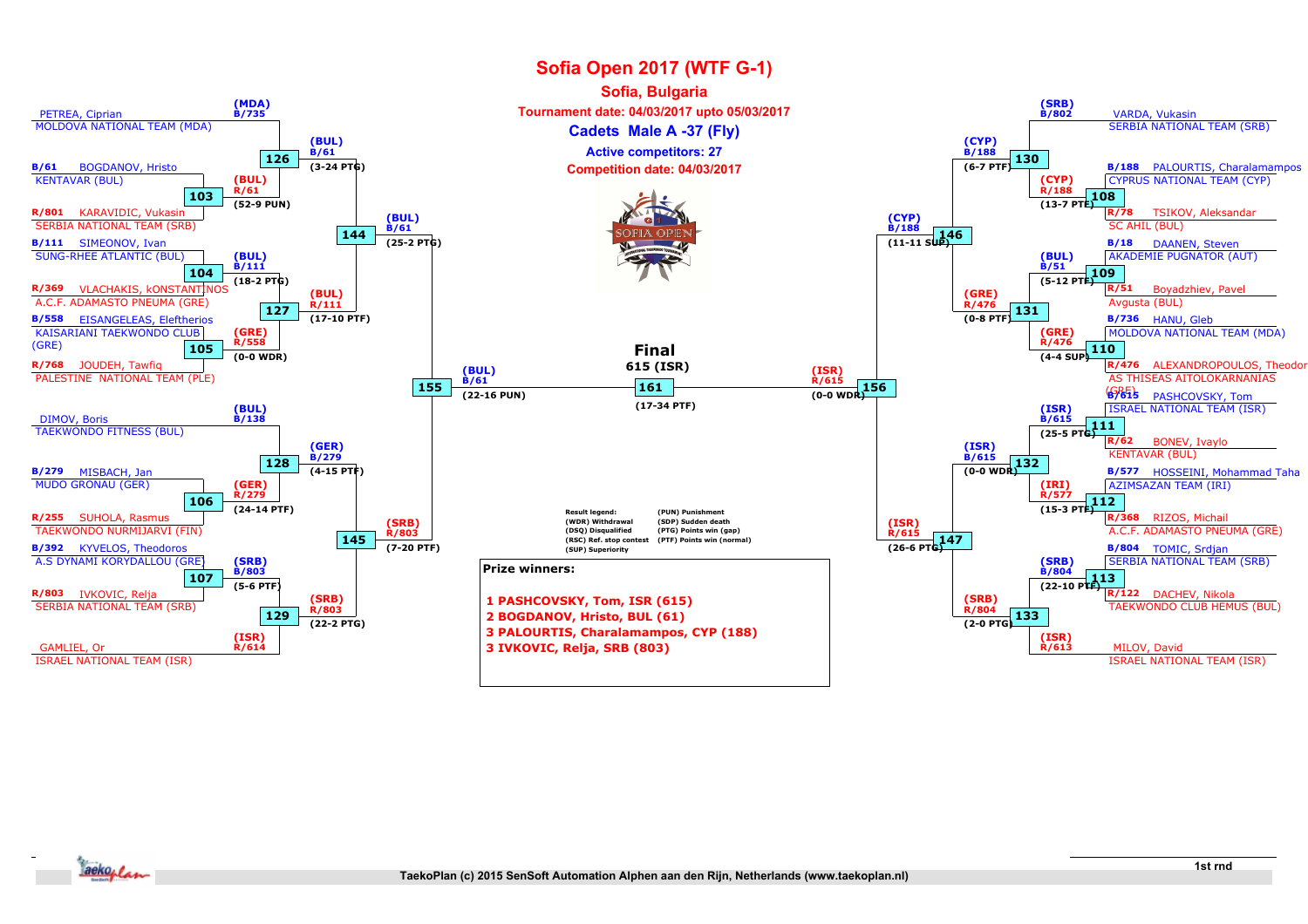Cadets Female A -29 (Fin) Sofia, Bulgaria Tournament date: 04/03/2017 upto 05/03/2017 Competition date: 04/03/2017 Active competitors: 3



|                            | (SRB)        | <b>Final</b><br>818 (SRB) | <b>B/488</b> KARYDI, Melina<br>(GRE)<br>ATHLETIC CLUB ARION 2005 |
|----------------------------|--------------|---------------------------|------------------------------------------------------------------|
| <b>JAKSIC, Katarina</b>    | <b>B/818</b> |                           | <b>R/488</b><br>148'                                             |
| SERBIA NATIONAL TEAM (SRB) |              | 45 Z                      | $(39-19 \text{ P} \overline{\text{G}})$                          |
|                            |              | $(25-15$ PTF)             | AVIV, Shaked<br>R/618                                            |
|                            |              |                           | <b>ISRAEL NATIONAL TEAM (ISR)</b>                                |



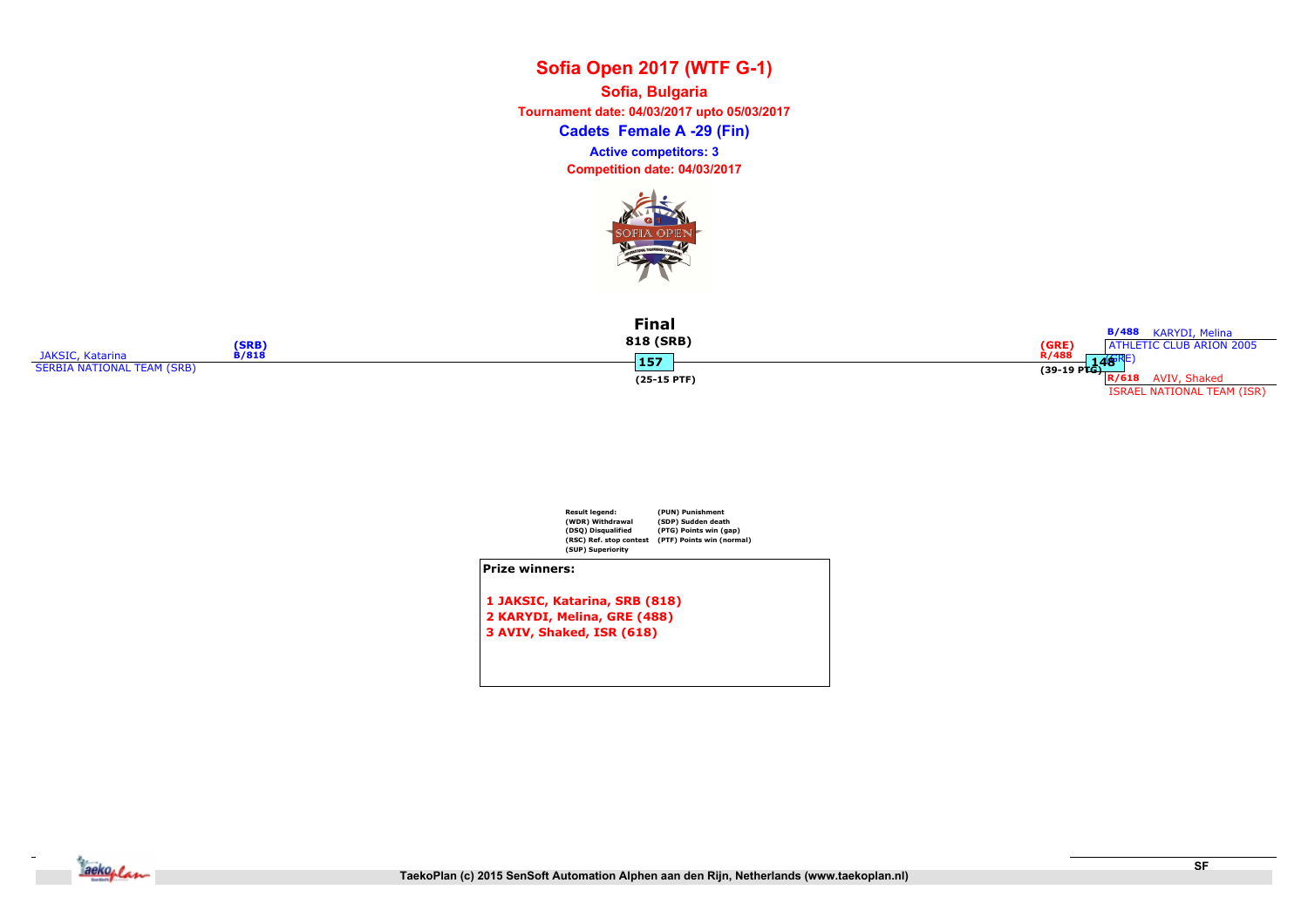## Sofia Open 2017 (WTF G-1) Cadets Female A -33 (Fly) Sofia, Bulgaria Tournament date: 04/03/2017 upto 05/03/2017 Competition date: 04/03/2017 Active competitors: 6





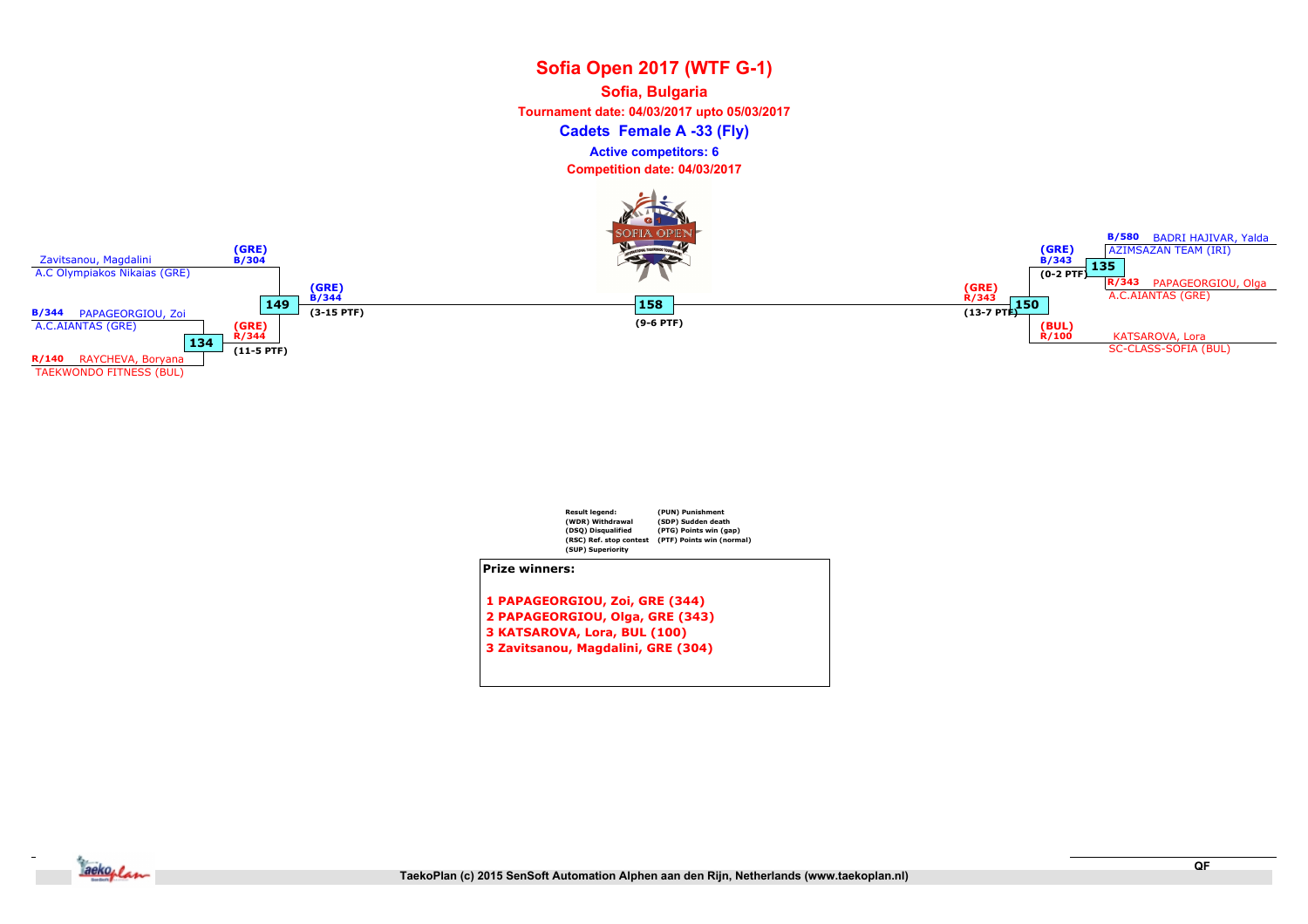#### Sofia, Bulgaria

Tournament date: 04/03/2017 upto 05/03/2017

Cadets Female A -37 (Bantam)

Active competitors: 12

Competition date: 04/03/2017



(DSQ) Disqualified (RSC) Ref. stop contest (SUP) Superiority (PTG) Points win (gap) (PTF) Points win (normal) Prize winners: 1 TAHMASEBI, Zahra, IRI (582) 2 KOKOSI, Anastasia Nektaria, GRE (446) 3 BRUGOLA, Erica, ITA (683) 3 RADAK, Teodora, SRB (819)

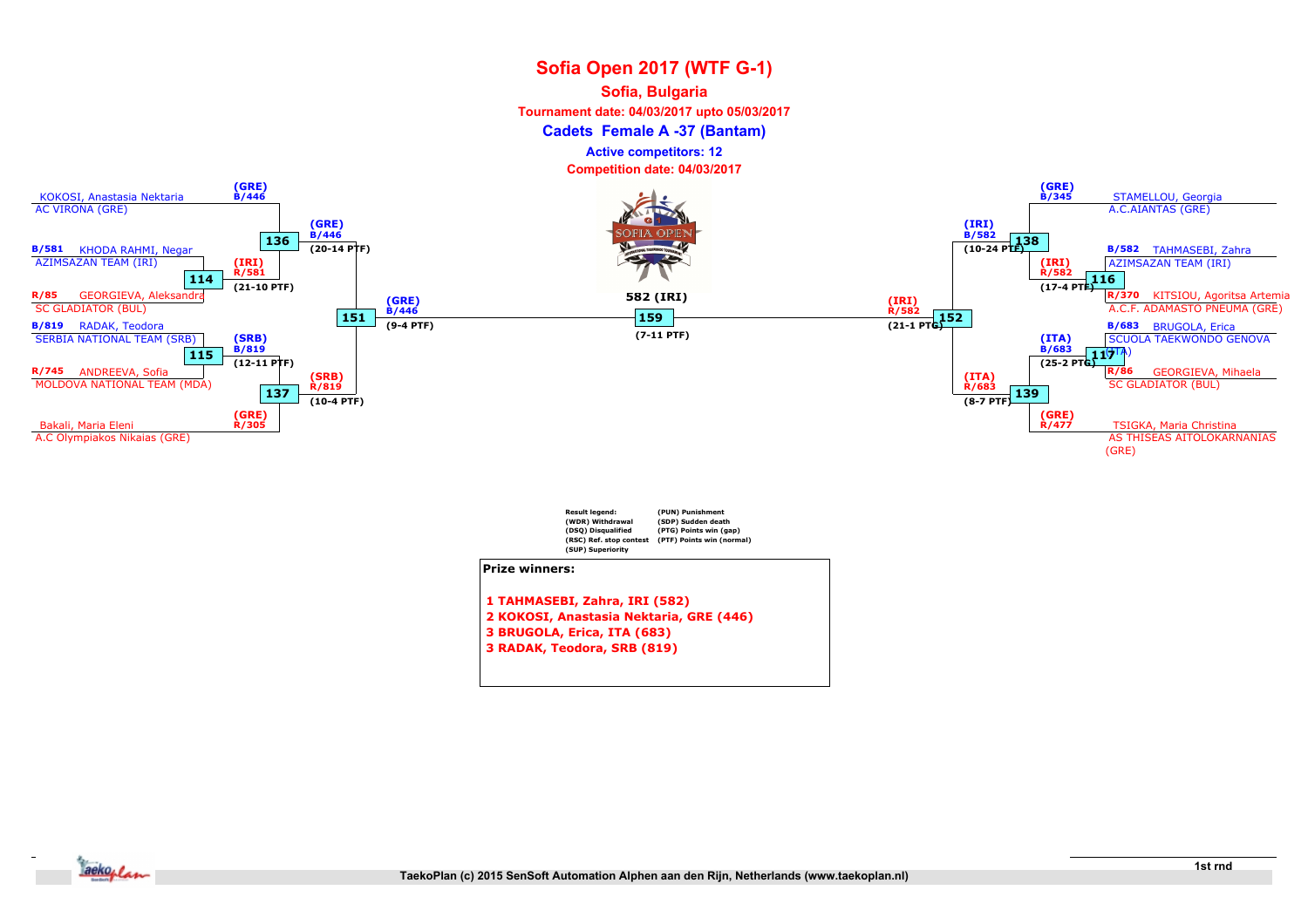

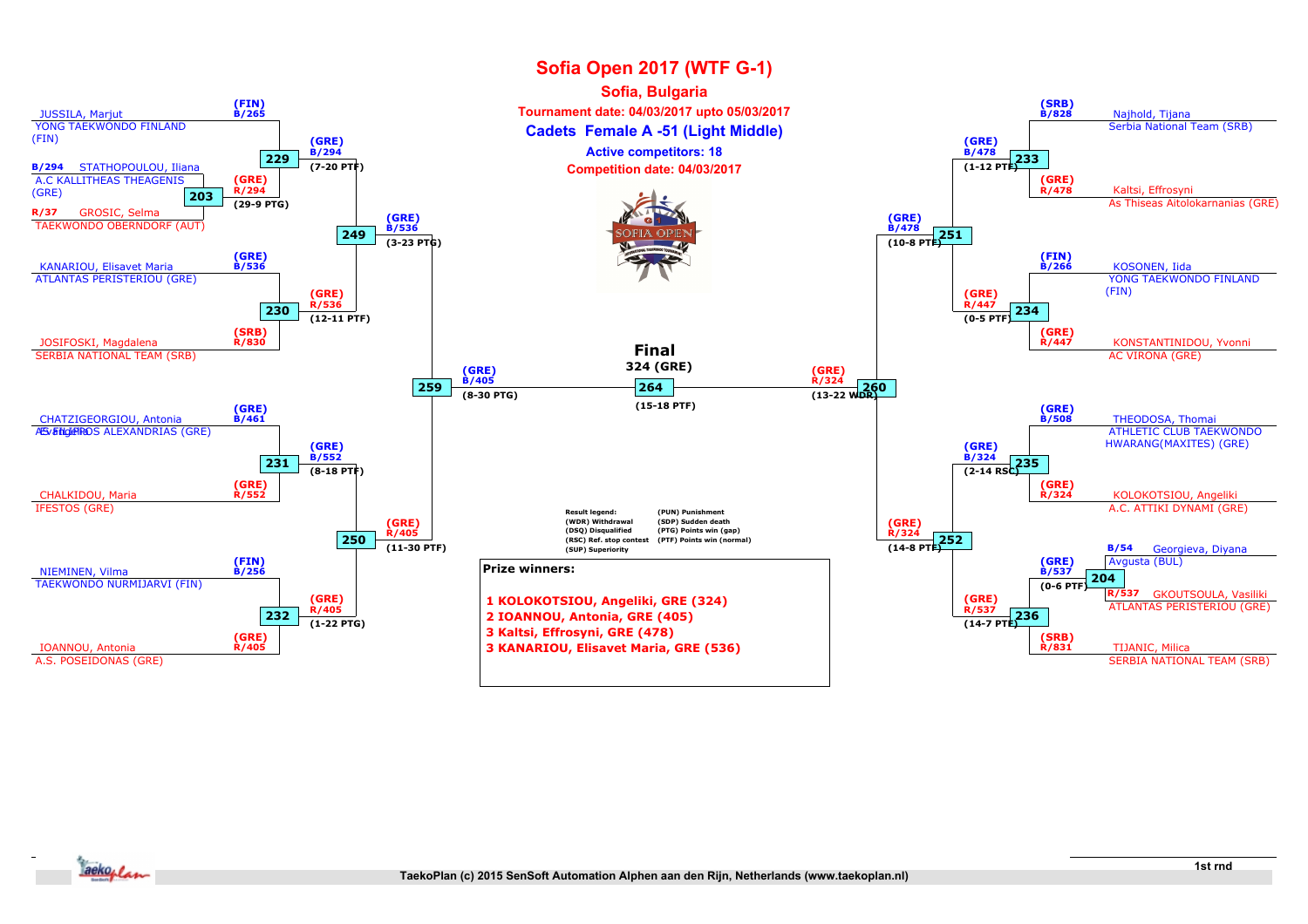

SF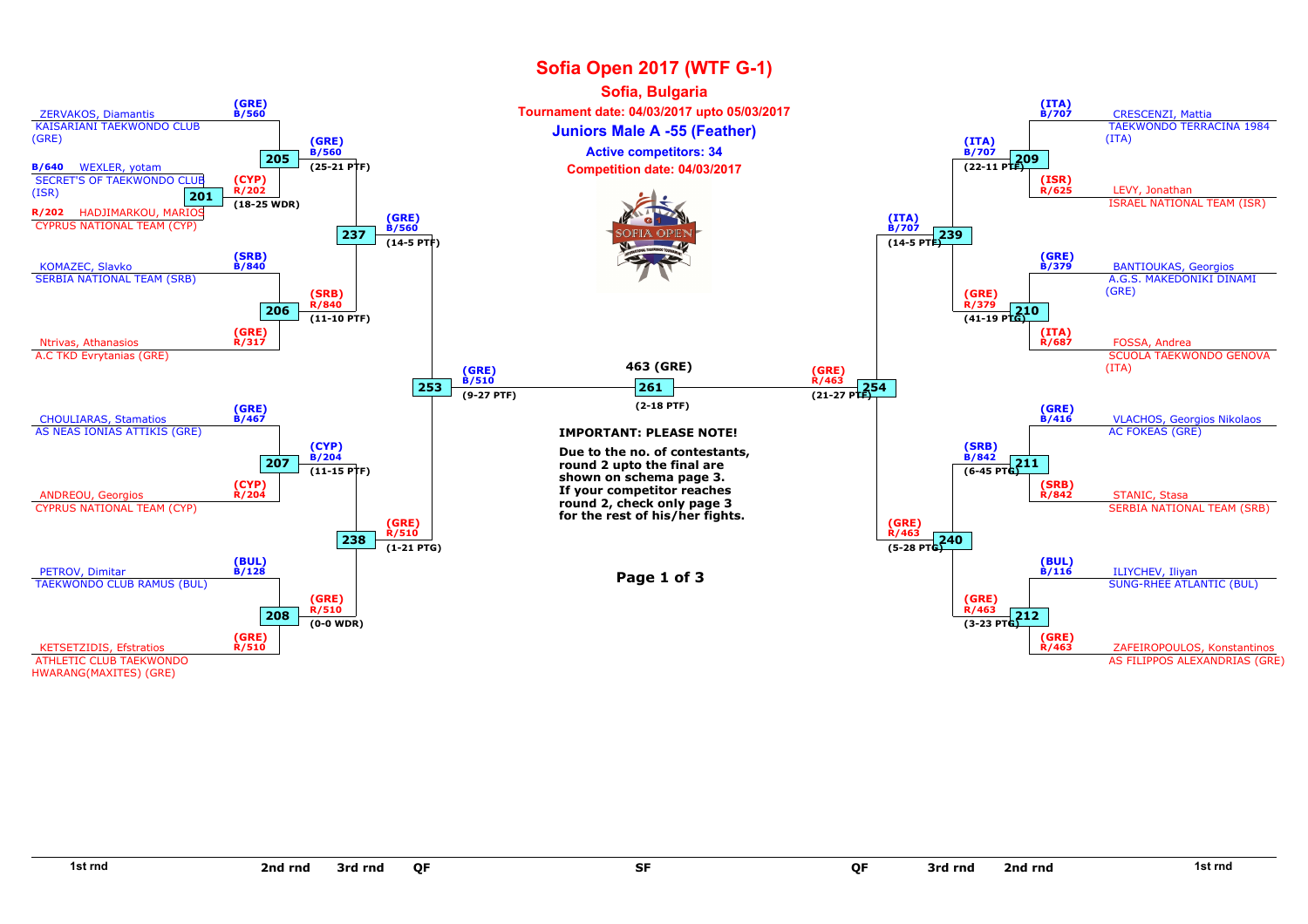

SF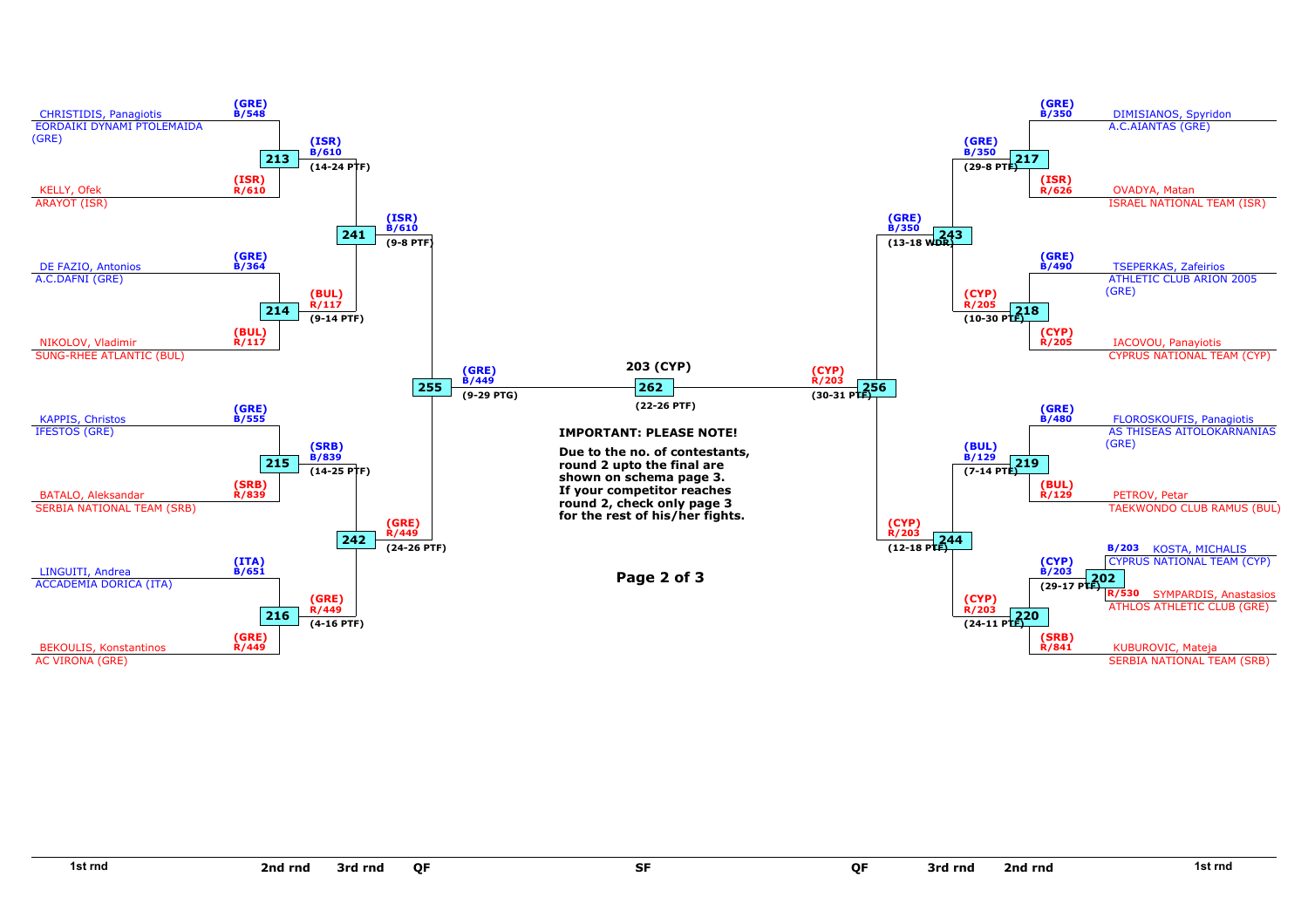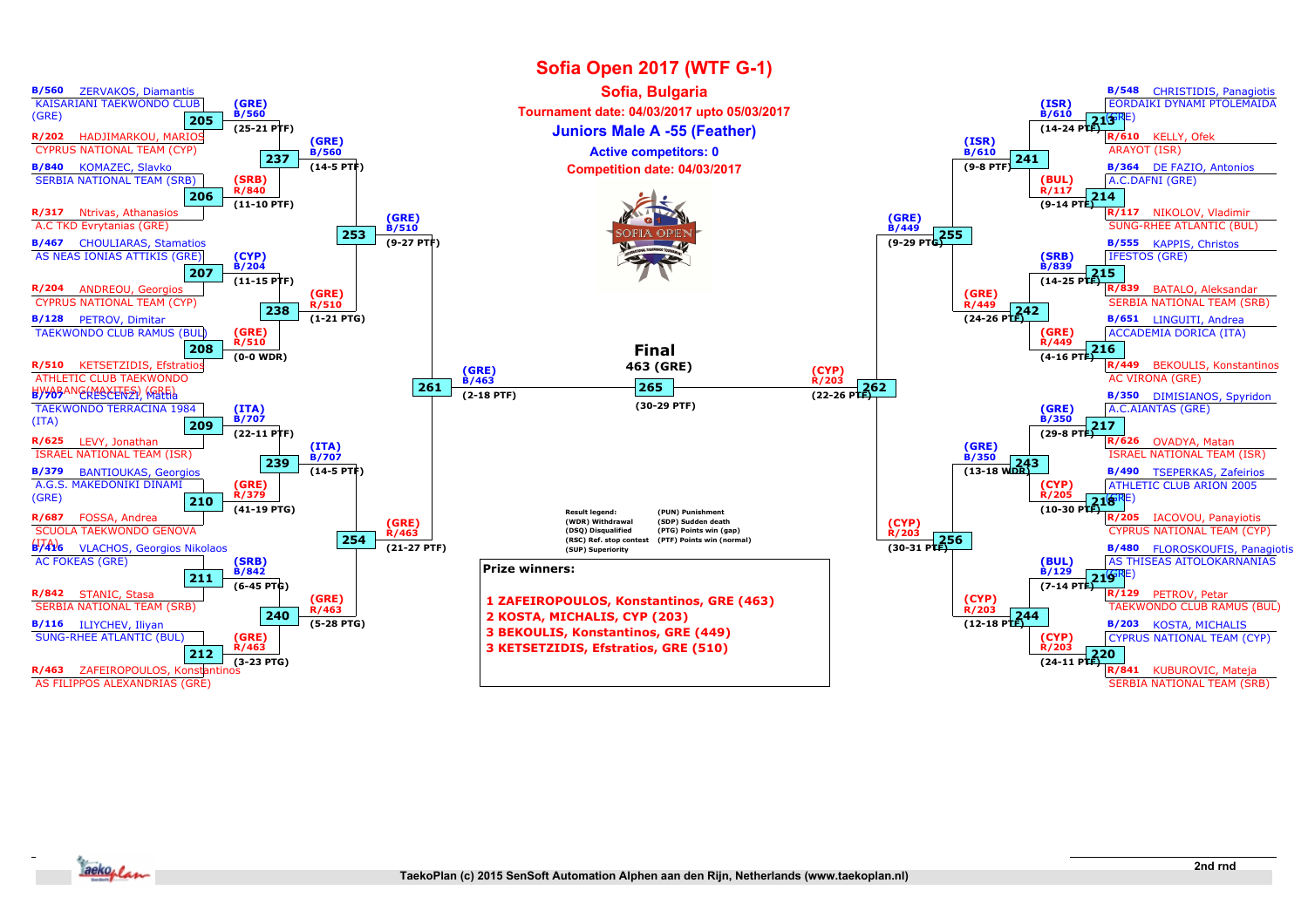#### Sofia, Bulgaria

Tournament date: 04/03/2017 upto 05/03/2017

Juniors Female A -55 (Welter)

Active competitors: 16

Competition date: 04/03/2017



3 STEVIC, Serdja, SRB (866)

3 NEDELKOVSKI, Milica, SRB (865)

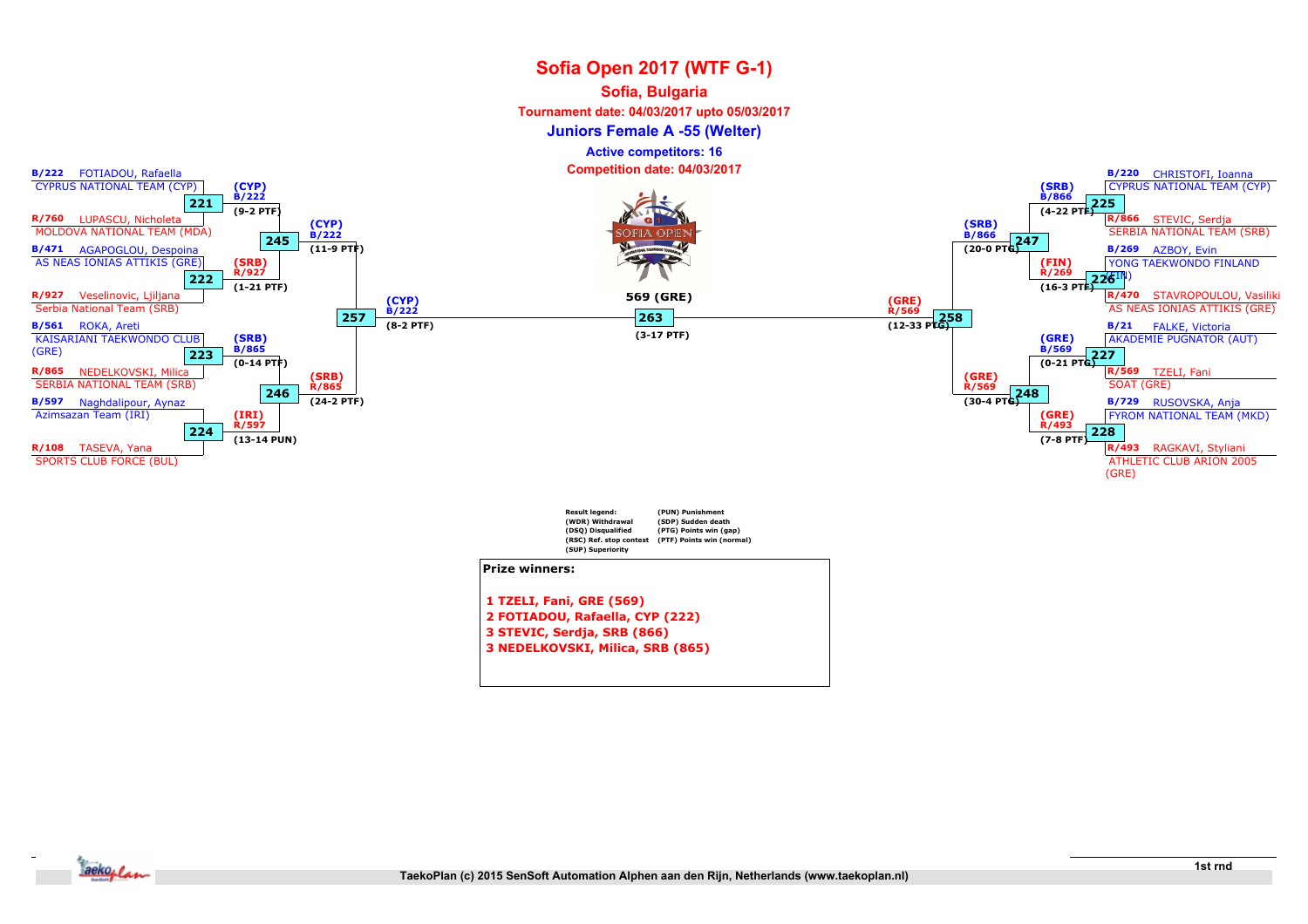

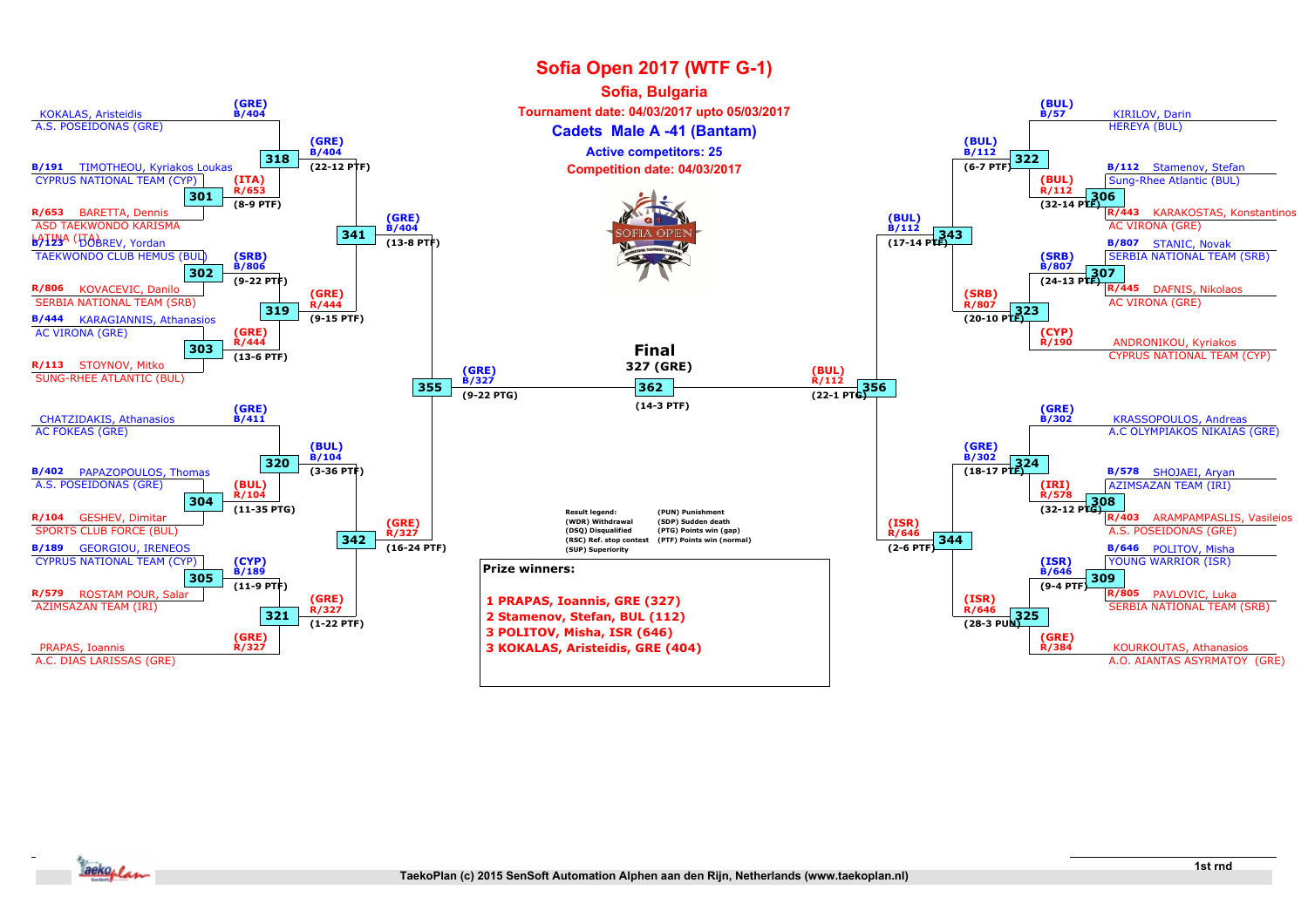

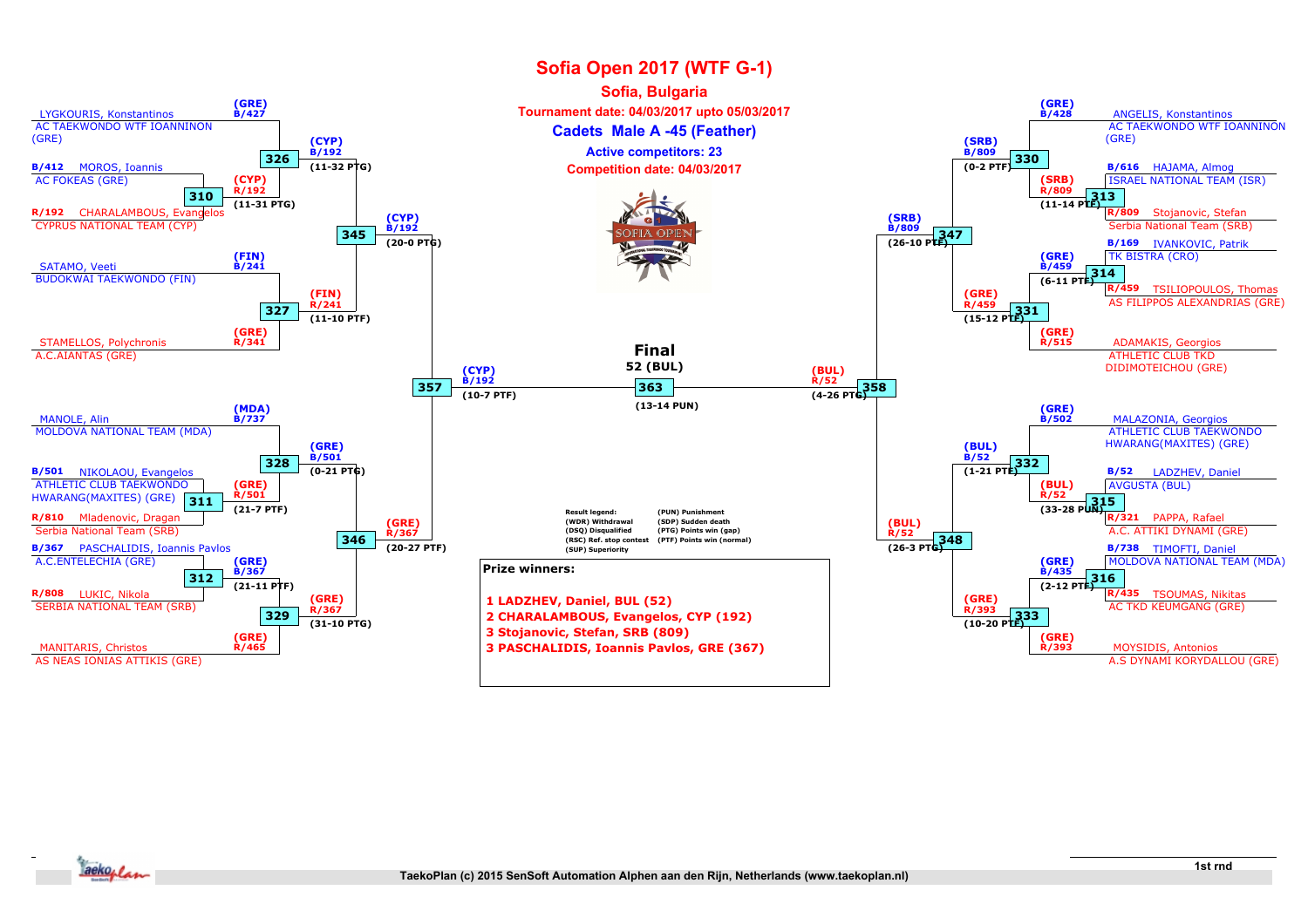#### Sofia, Bulgaria

Tournament date: 04/03/2017 upto 05/03/2017

Juniors Male A -78 (Heavier)

Active competitors: 9





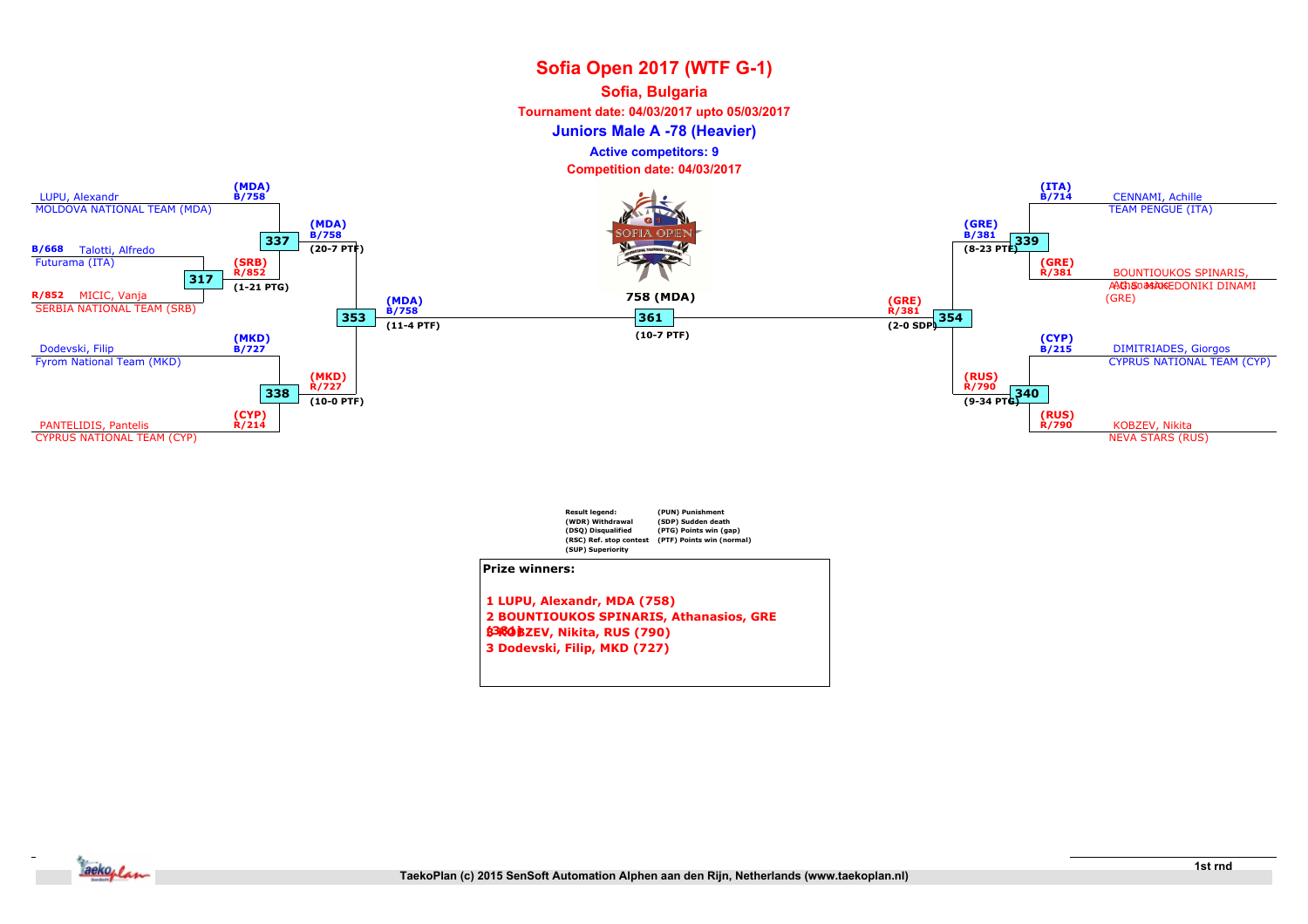## Sofia Open 2017 (WTF G-1) Juniors Female A -42 (Fin) Sofia, Bulgaria Tournament date: 04/03/2017 upto 05/03/2017 Competition date: 04/03/2017 Active competitors: 6





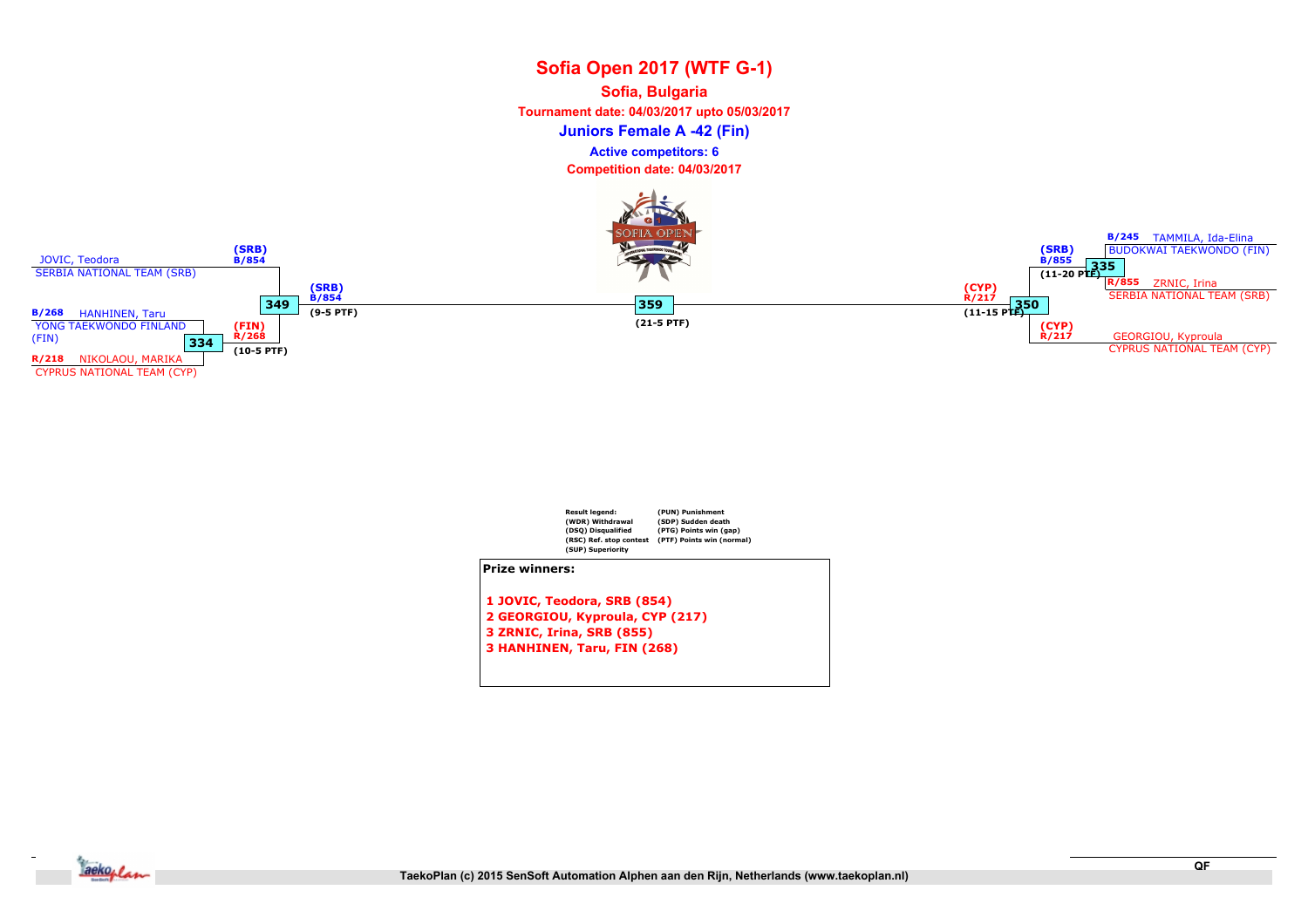## Sofia Open 2017 (WTF G-1) Juniors Female A +68 (Heaviest) Sofia, Bulgaria Tournament date: 04/03/2017 upto 05/03/2017 Competition date: 04/03/2017 Active competitors: 5





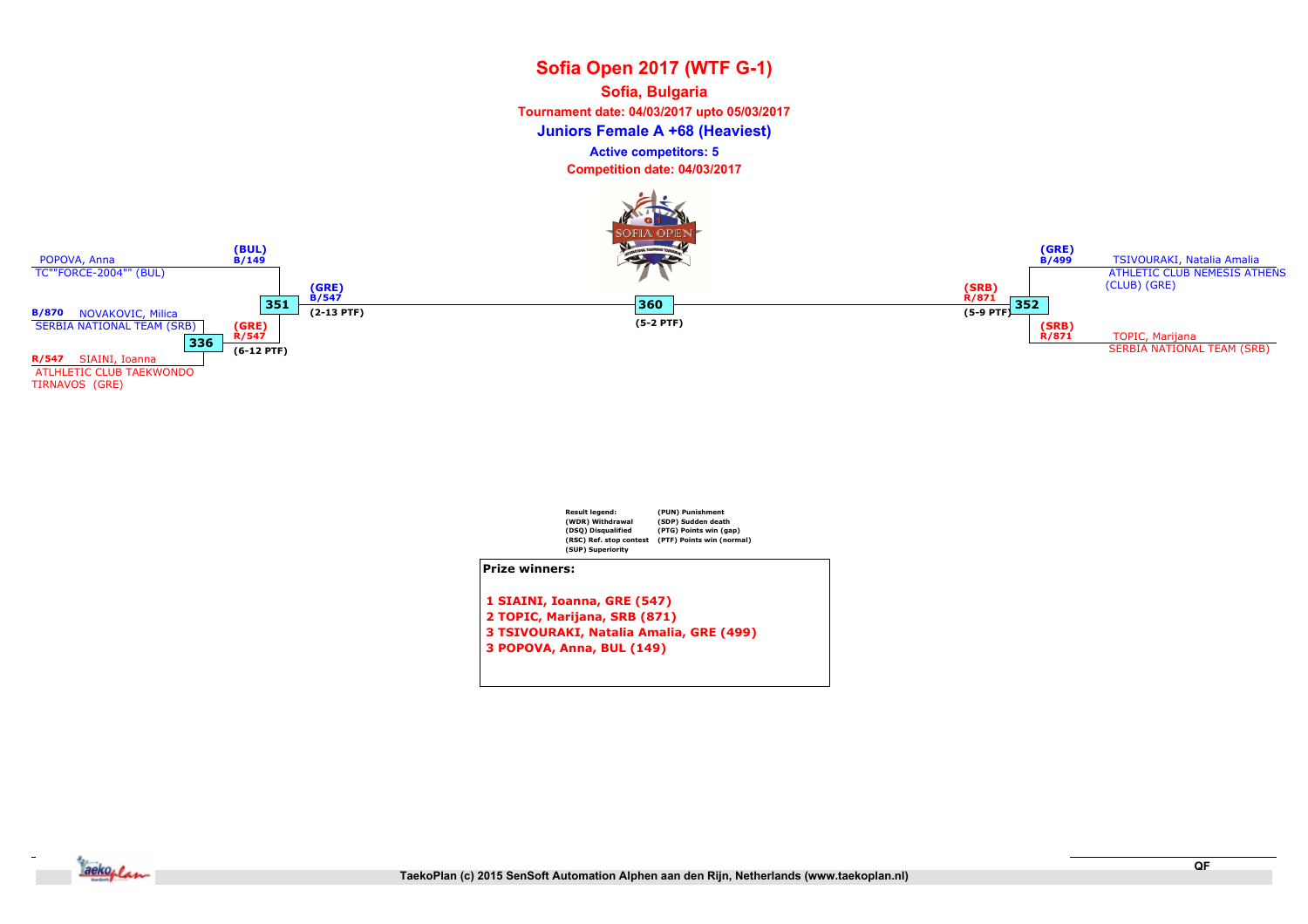

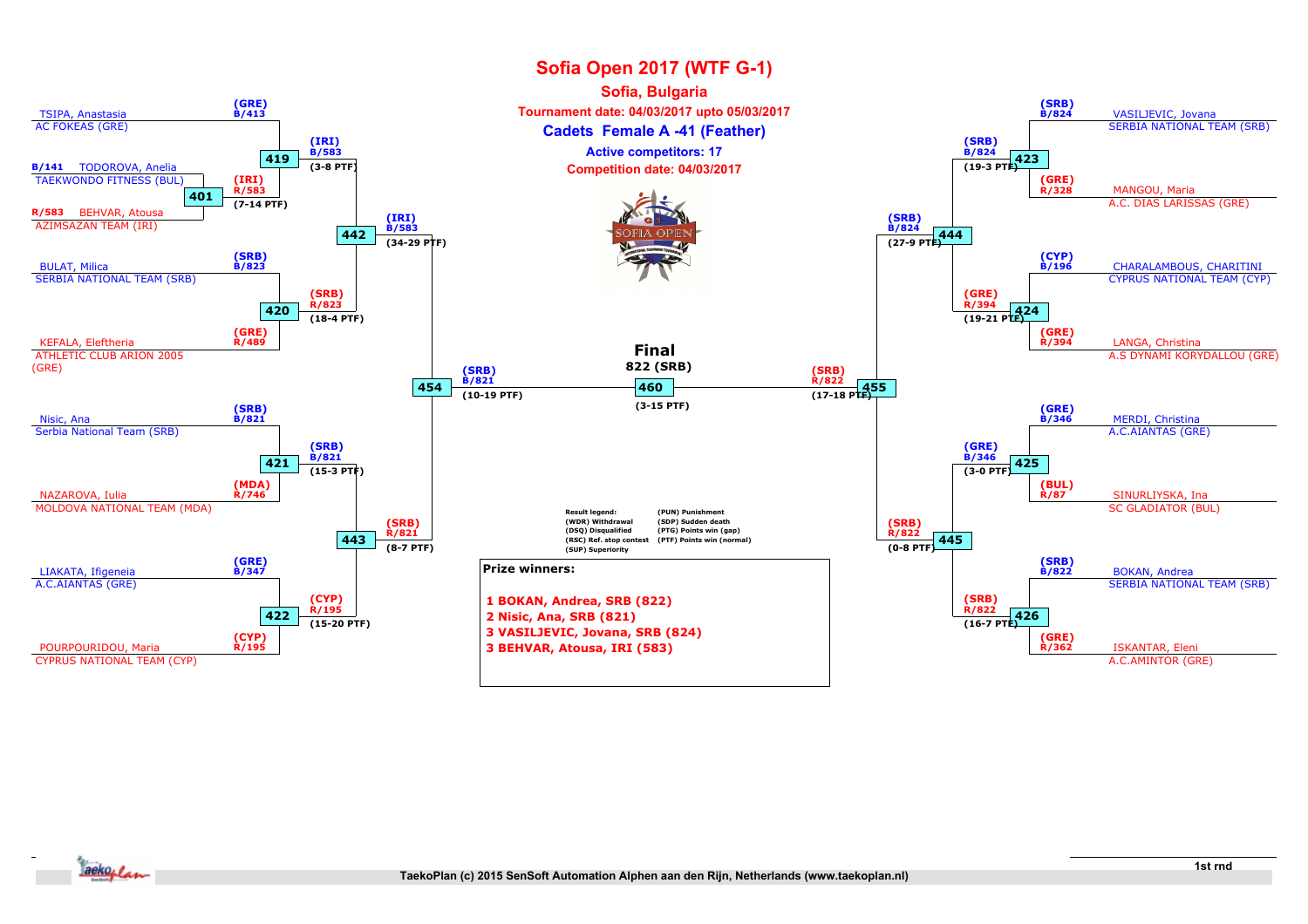#### Sofia, Bulgaria

Tournament date: 04/03/2017 upto 05/03/2017

Cadets Female A -44 (Light)

Active competitors: 14

Competition date: 04/03/2017



3 MYTILINIOU, Magdalini Maria, GRE (323)

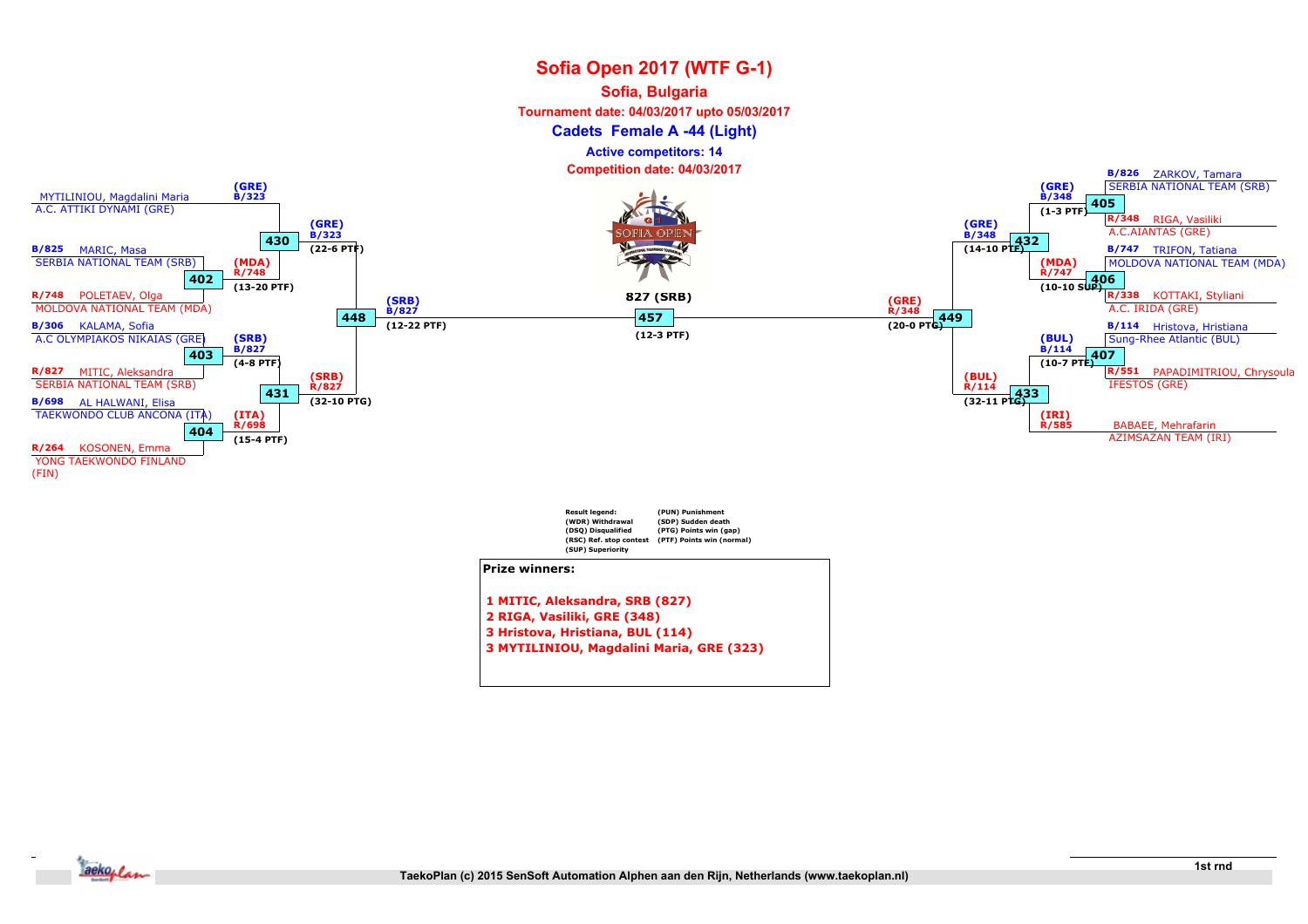#### Sofia, Bulgaria

Tournament date: 04/03/2017 upto 05/03/2017

Juniors Male A -45 (Fin)

Active competitors: 11





- 2 TSATZIS, Nikolaos, GRE (439)
- 3 BESIROPOULOS, Dimitrios, GRE (462)
- 3 RAUTSALA, Michael, FIN (243)

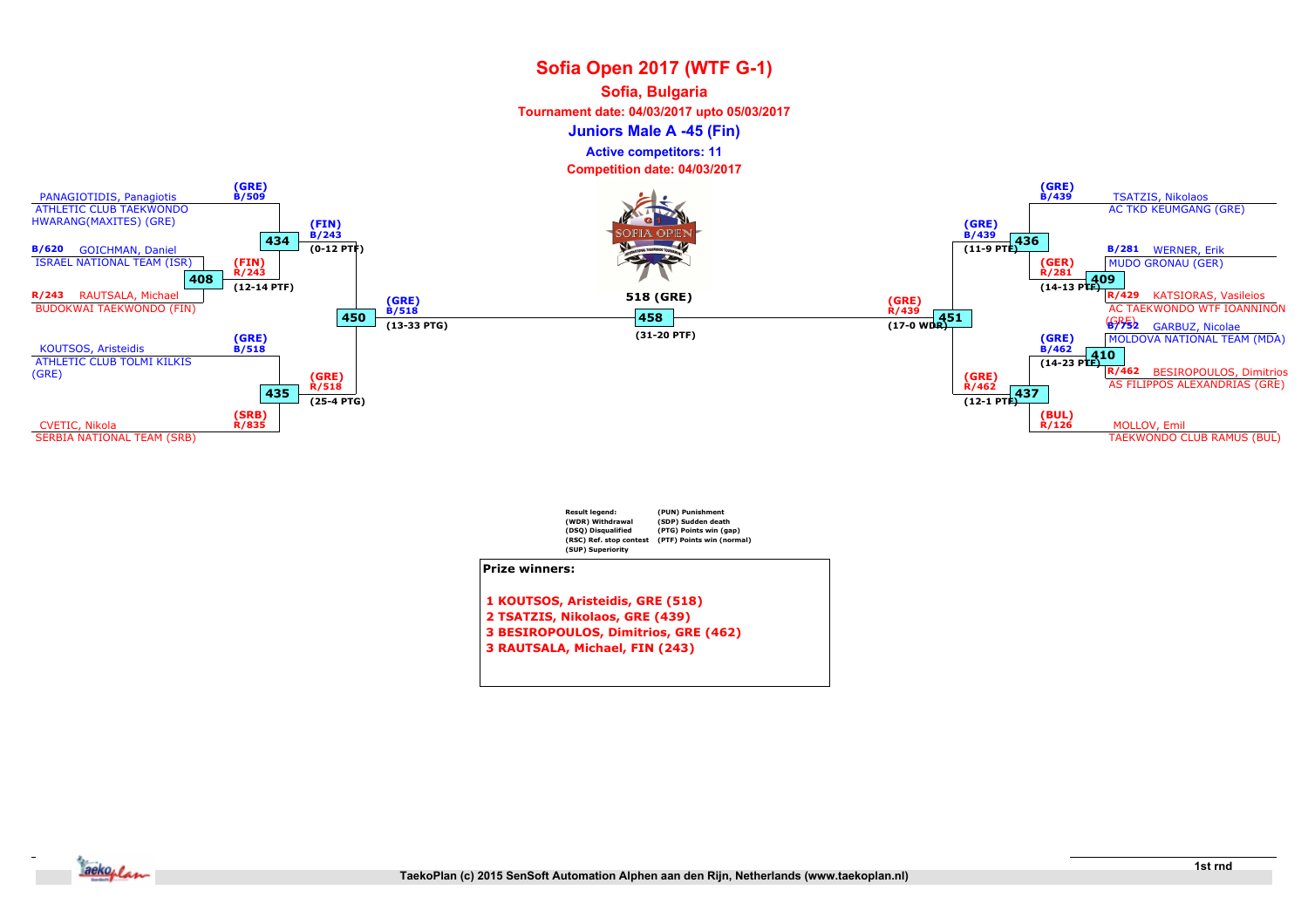Sofia, Bulgaria

Tournament date: 04/03/2017 upto 05/03/2017

Juniors Female A -44 (Fly)

Active competitors: 7





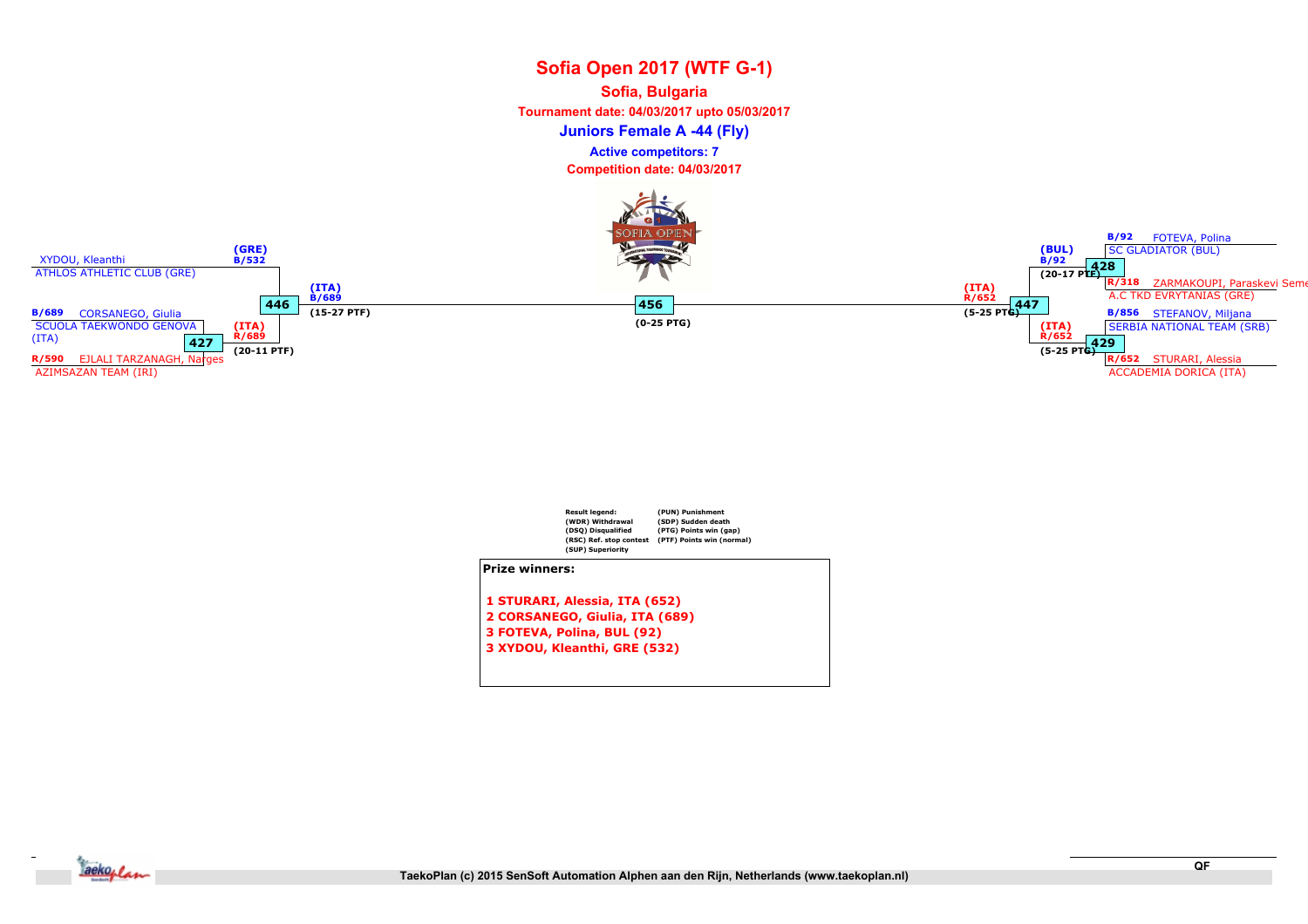#### Sofia, Bulgaria

Tournament date: 04/03/2017 upto 05/03/2017

Juniors Female A -46 (Bantam)

Active competitors: 16

Competition date: 04/03/2017



1 KONTOU, Marina, GRE (316)

- 2 TOIVONEN, Elisa, FIN (258)
- 3 MIZBAN, Sara, IRI (591)
- 3 Mesyndianou, Romalea, GRE (481)

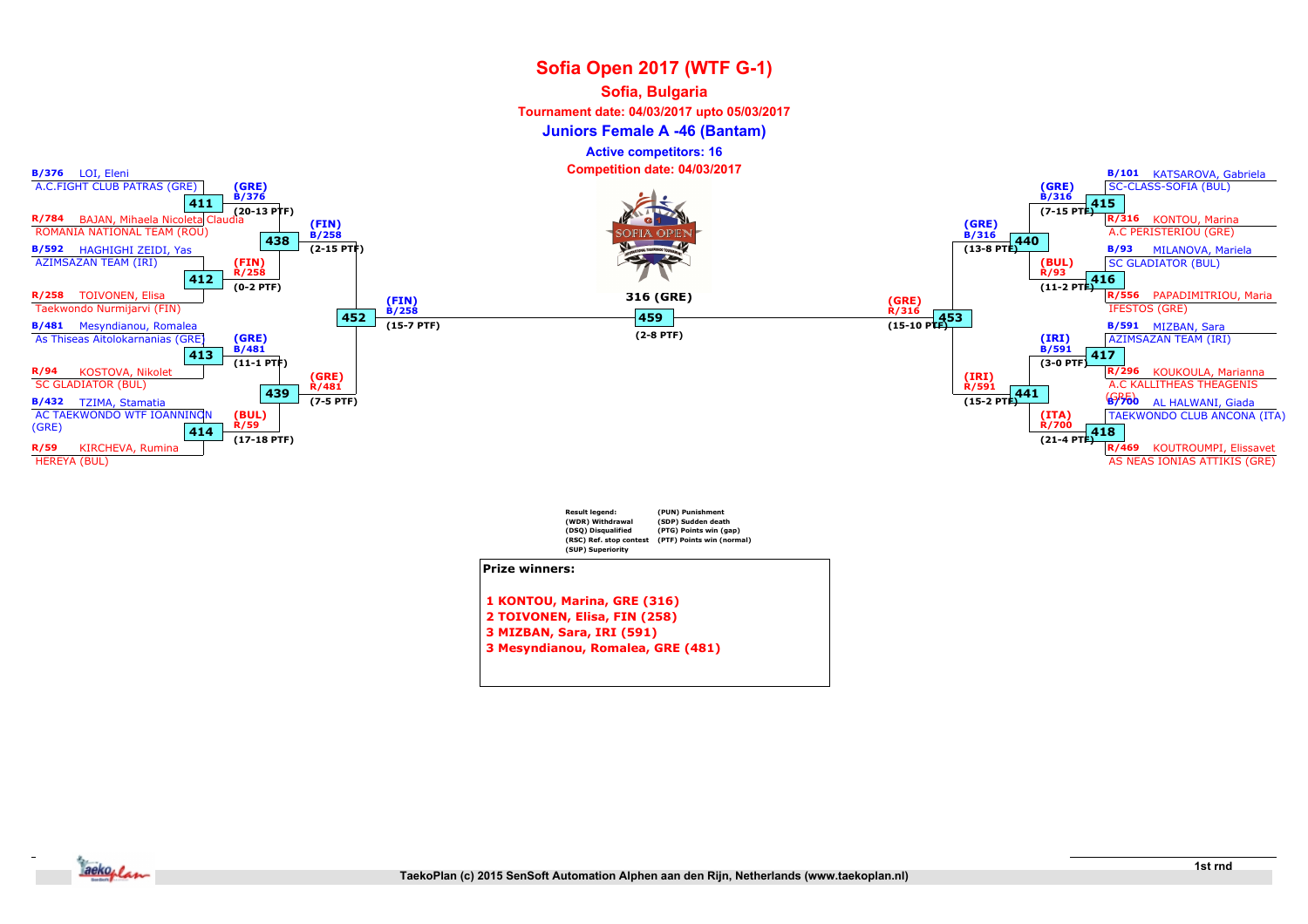#### Sofia, Bulgaria

Tournament date: 04/03/2017 upto 05/03/2017

Cadets Female A -47 (Welter)

Active competitors: 12

Competition date: 04/03/2017



| <b>Result legend:</b>            | (PUN) Punishment          |  |  |  |
|----------------------------------|---------------------------|--|--|--|
| (WDR) Withdrawal                 | (SDP) Sudden death        |  |  |  |
| (DSQ) Disqualified               | (PTG) Points win (gap)    |  |  |  |
| (RSC) Ref. stop contest          | (PTF) Points win (normal) |  |  |  |
| (SUP) Superiority                |                           |  |  |  |
| <b>Prize winners:</b>            |                           |  |  |  |
| 1 MAKRYGIANNI, Athina, GRE (420) |                           |  |  |  |
| 2 SDOUGA, Alexandra, GRE (572)   |                           |  |  |  |
| 3 SOUMPASI, Elissavet, GRE (418) |                           |  |  |  |

3 TRAVERSO, Eleonora, ITA (684)

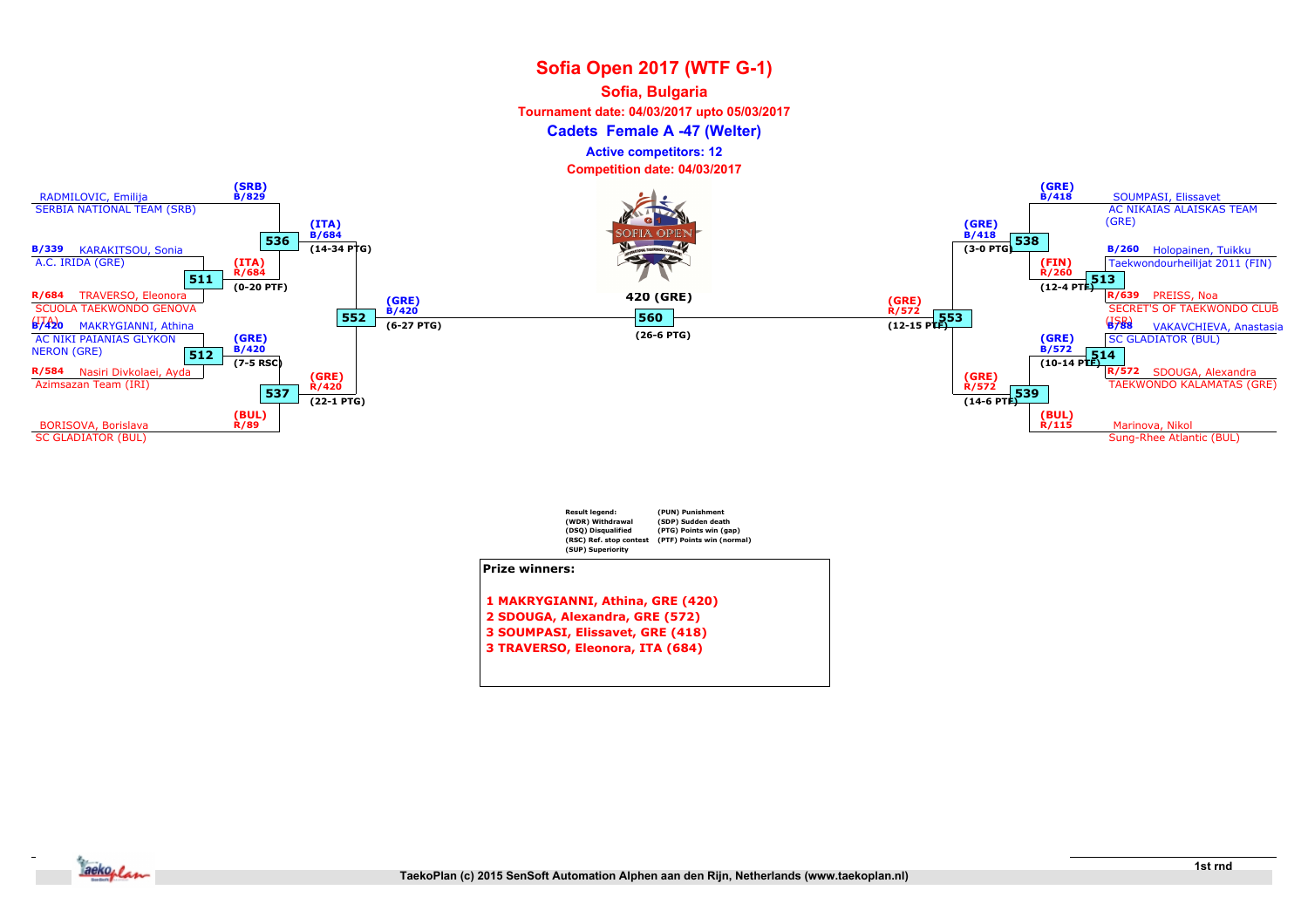## Sofia Open 2017 (WTF G-1) Cadets Female A -55 (Middle) Sofia, Bulgaria Tournament date: 04/03/2017 upto 05/03/2017 Competition date: 04/03/2017 Active competitors: 8





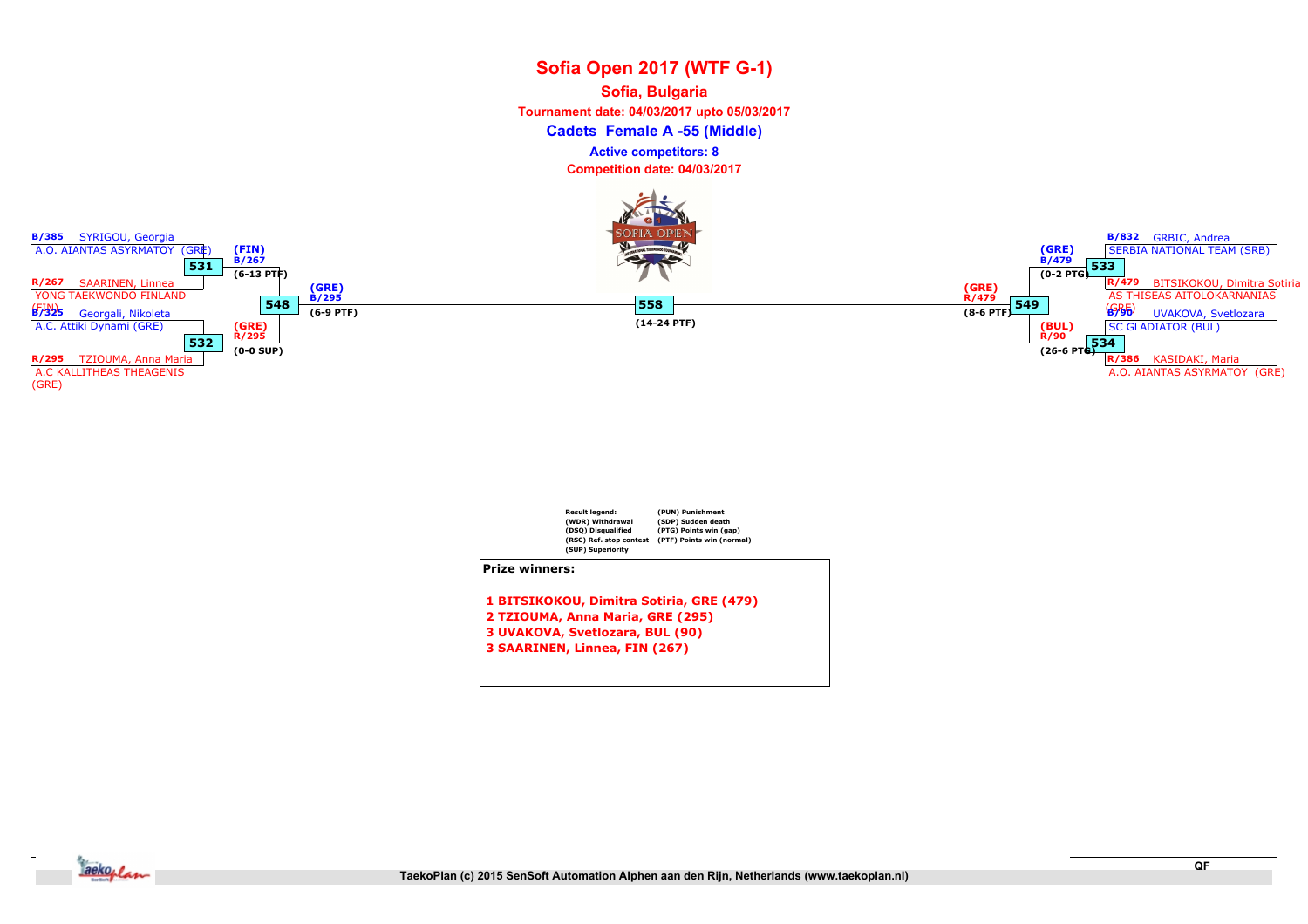

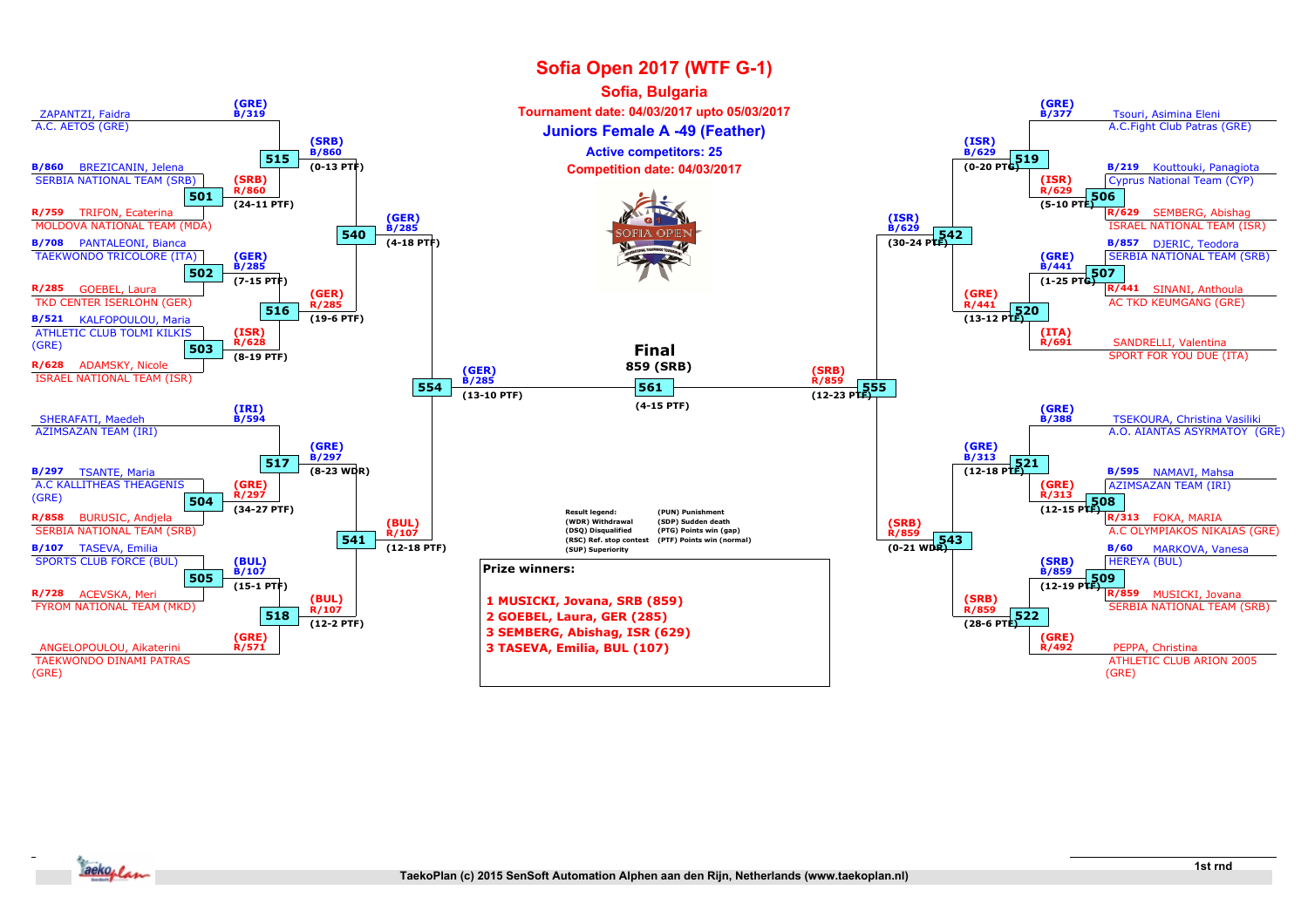

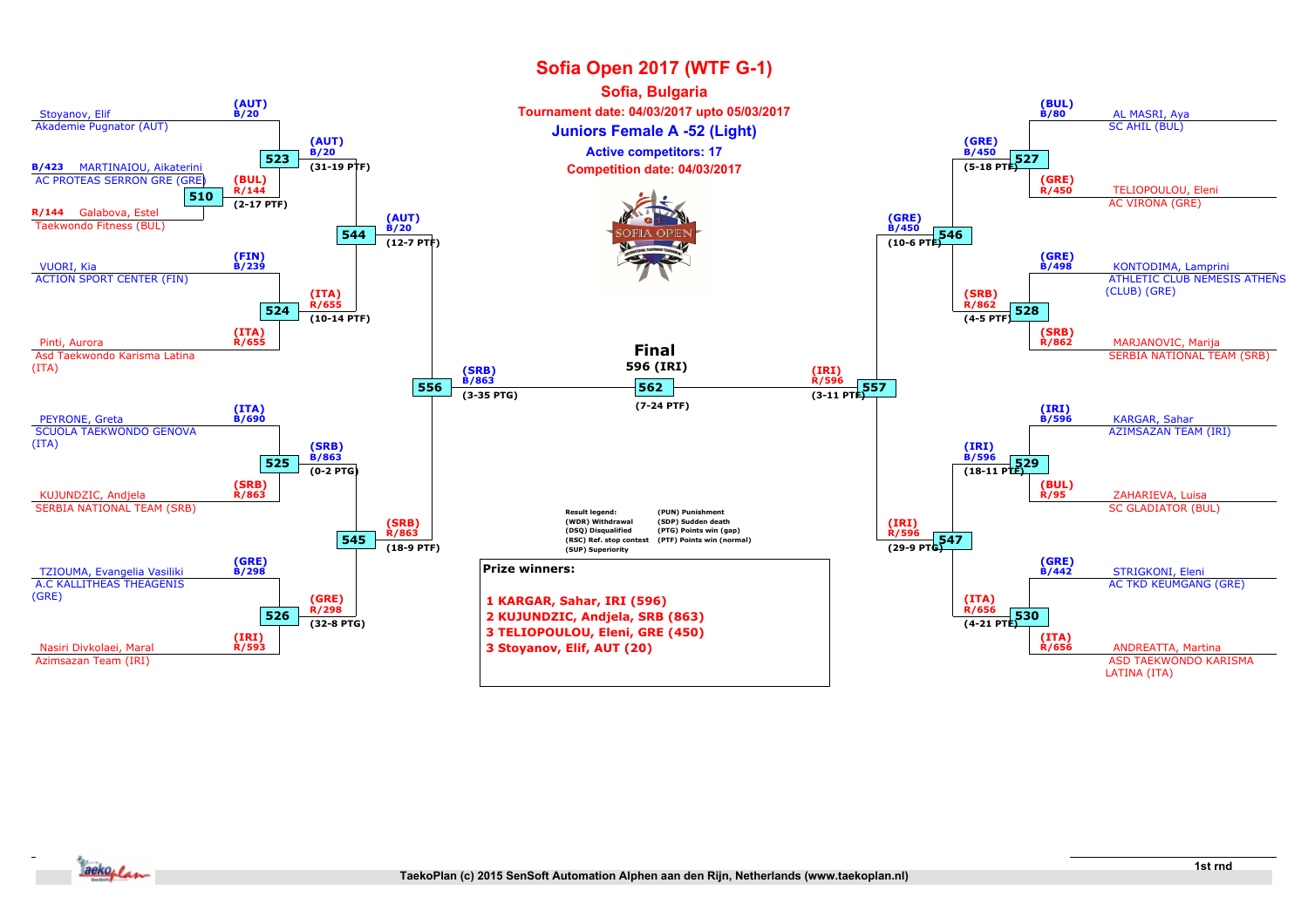## Sofia Open 2017 (WTF G-1) Juniors Female A -68 (Heavier) Sofia, Bulgaria Tournament date: 04/03/2017 upto 05/03/2017 Competition date: 04/03/2017 Active competitors: 5





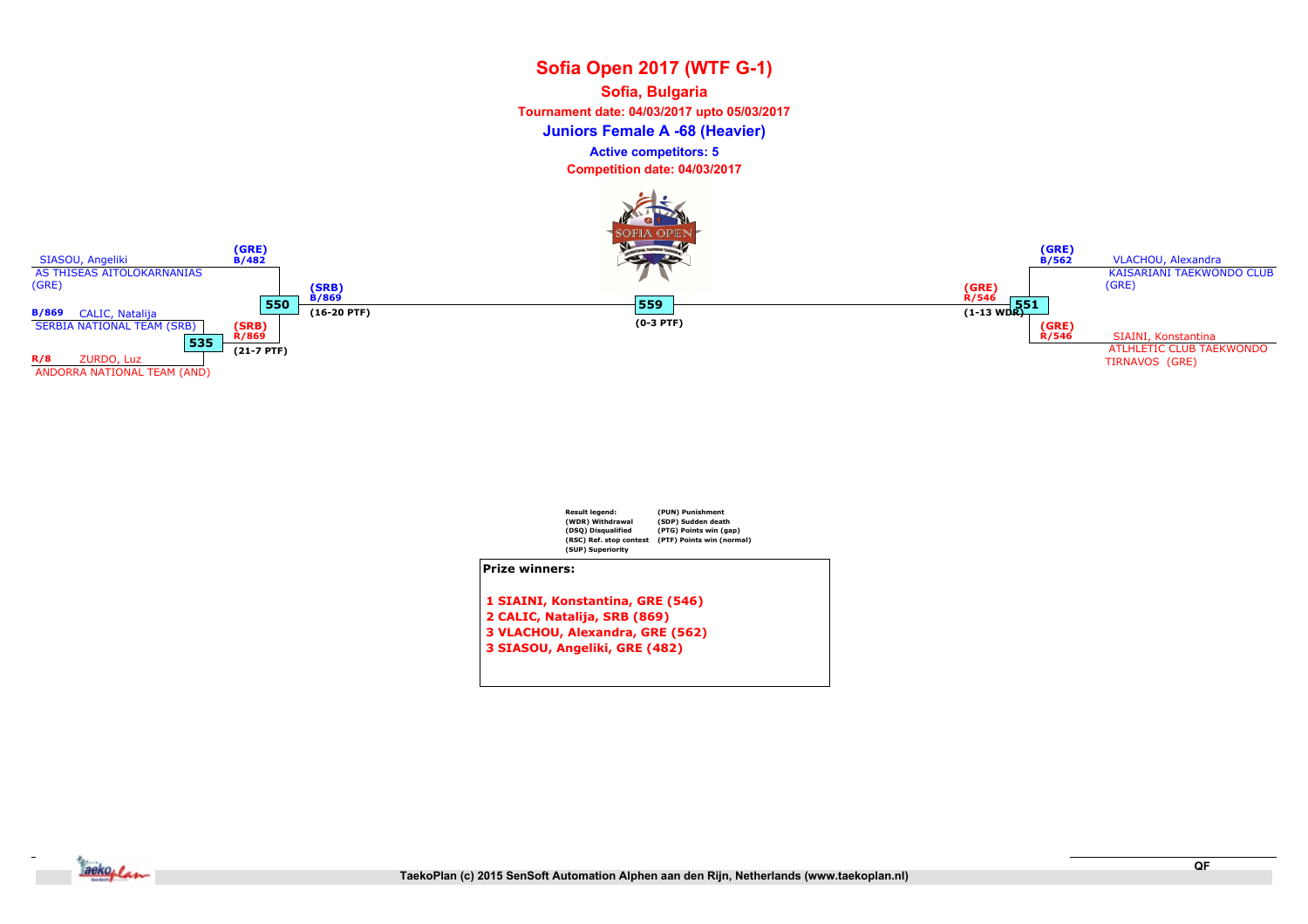#### Sofia, Bulgaria

Tournament date: 04/03/2017 upto 05/03/2017

Cadets Male A -49 (Light)

Active competitors: 13

Competition date: 04/03/2017



3 KIAPEKAKIS, Christos, GRE (436)

3 NIKOLAOU, Theofanis, GRE (503)

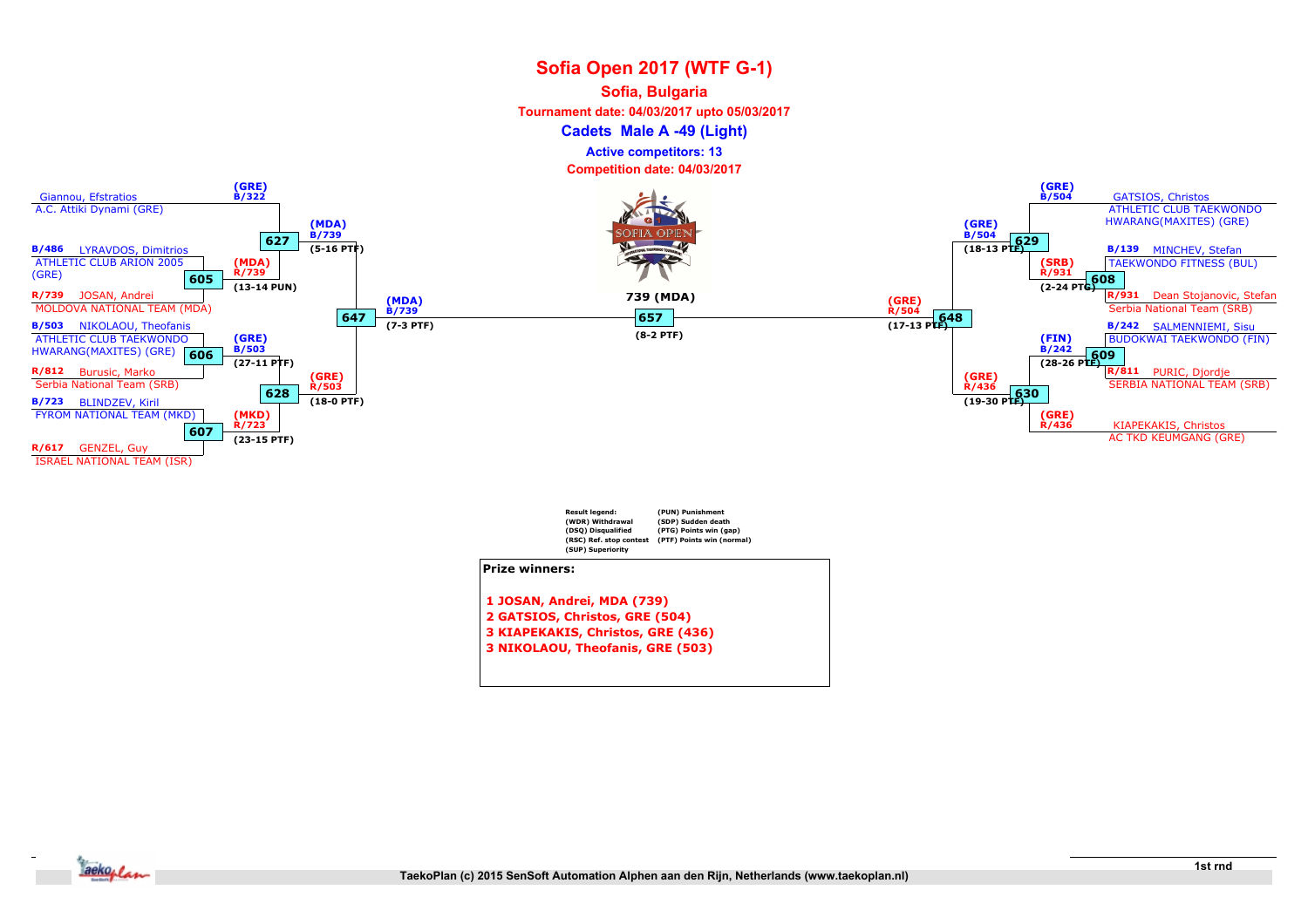#### Sofia, Bulgaria

Tournament date: 04/03/2017 upto 05/03/2017

Cadets Male A -53 (Welter)

Active competitors: 14



- 2 MICHALOPOULOS, Konstantinos, GRE (342)
- 3 PAPOUTSIS, Athanasios, GRE (517)
- 3 FALCO, Antonio, ITA (713)

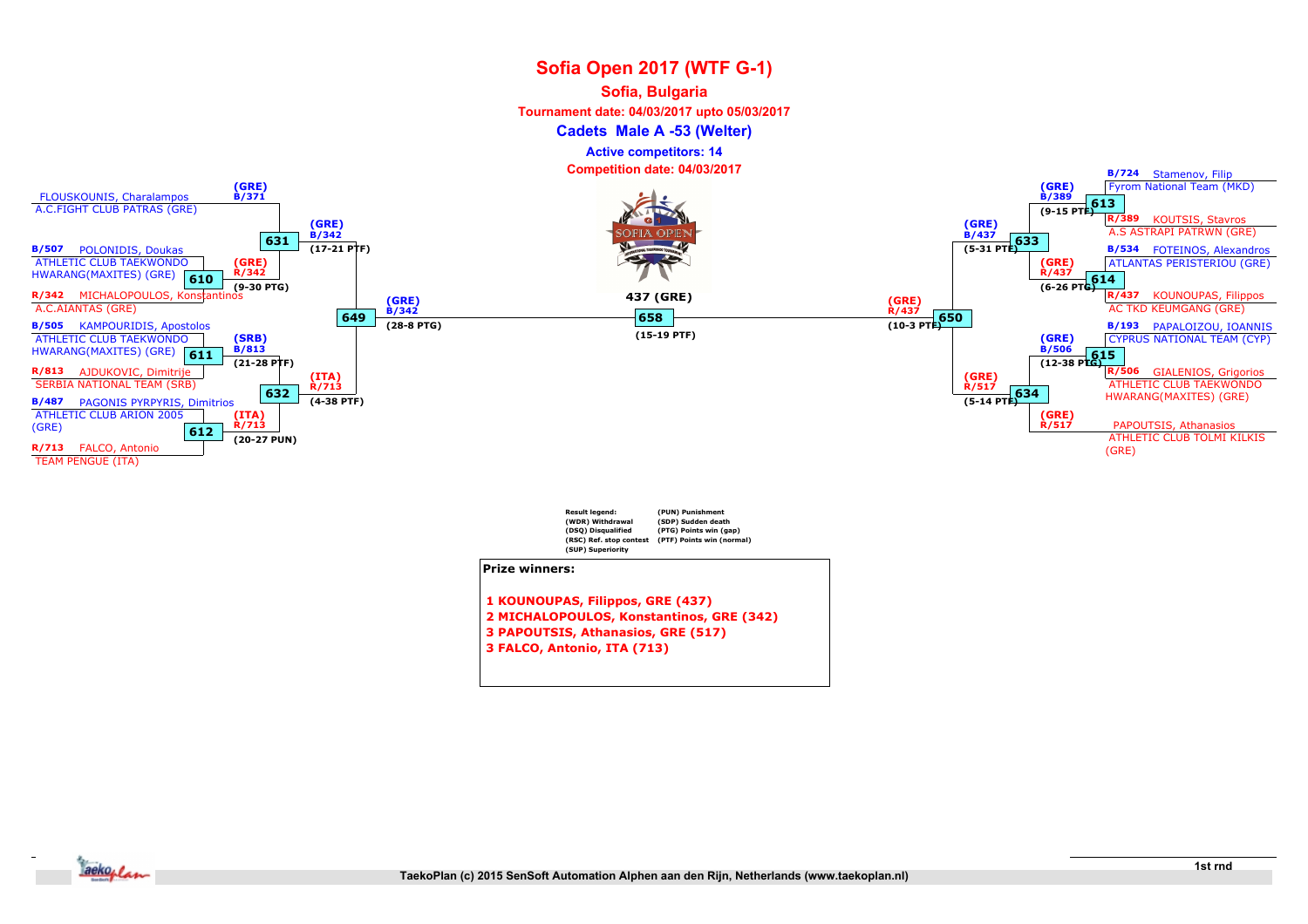#### Sofia, Bulgaria

Tournament date: 04/03/2017 upto 05/03/2017

Cadets Male A -57 (Light Middle)

Active competitors: 9





- 3 LONCAR, Nikola, SRB (814)
- 3 SPYRELLIS, Ioannis, GRE (535)

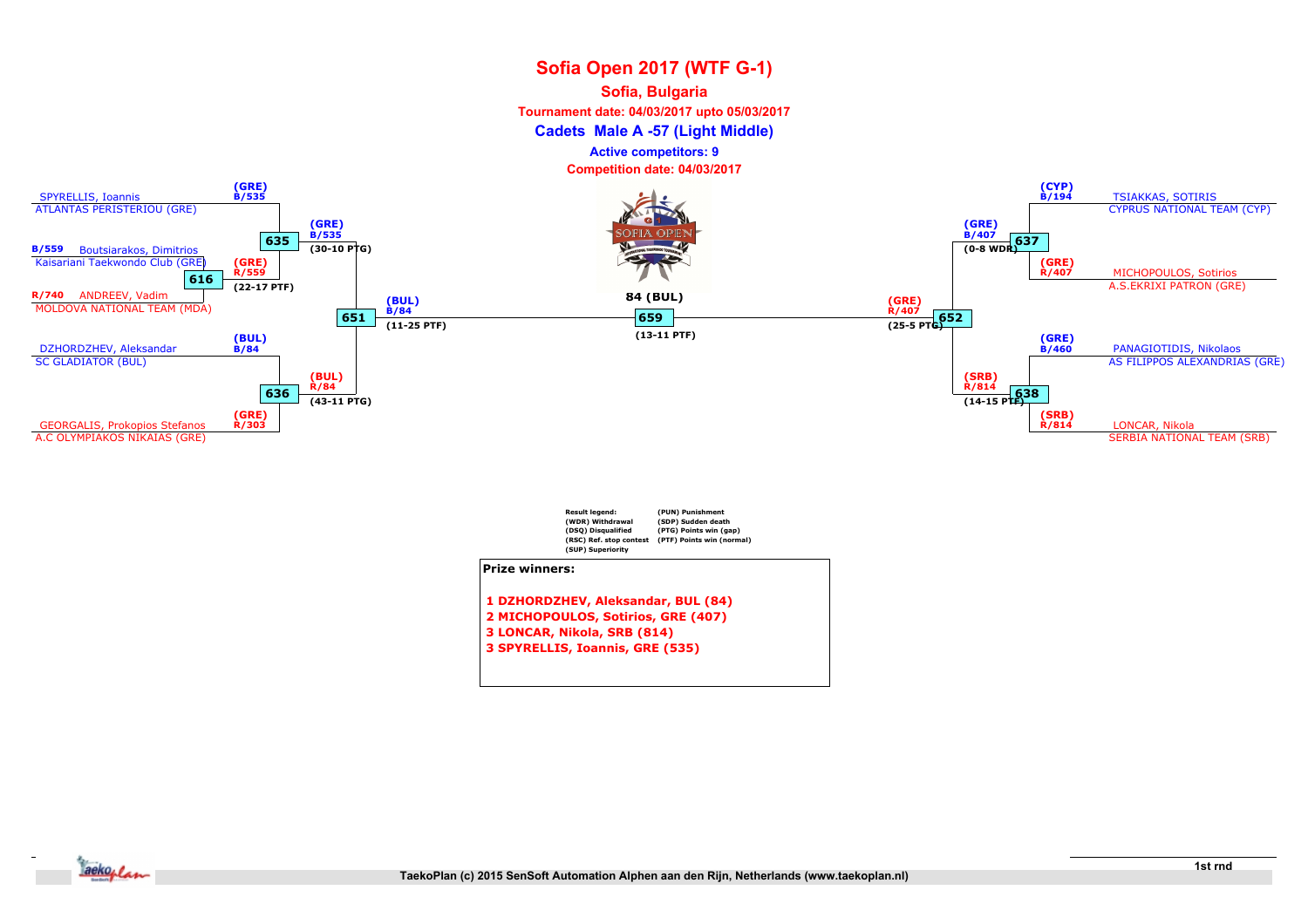#### Sofia, Bulgaria

Tournament date: 04/03/2017 upto 05/03/2017

Juniors Male A -48 (Fly)

Active competitors: 10





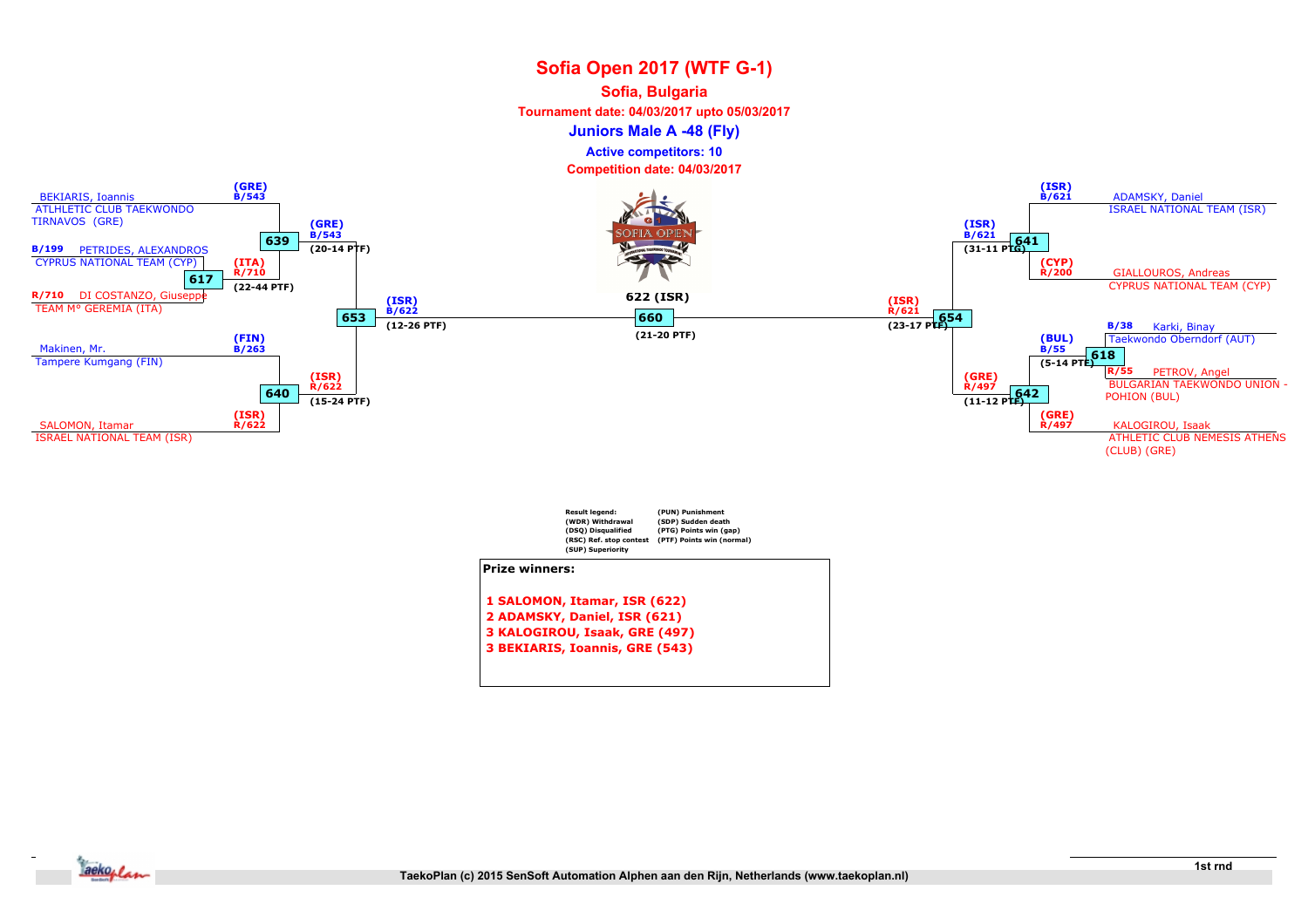

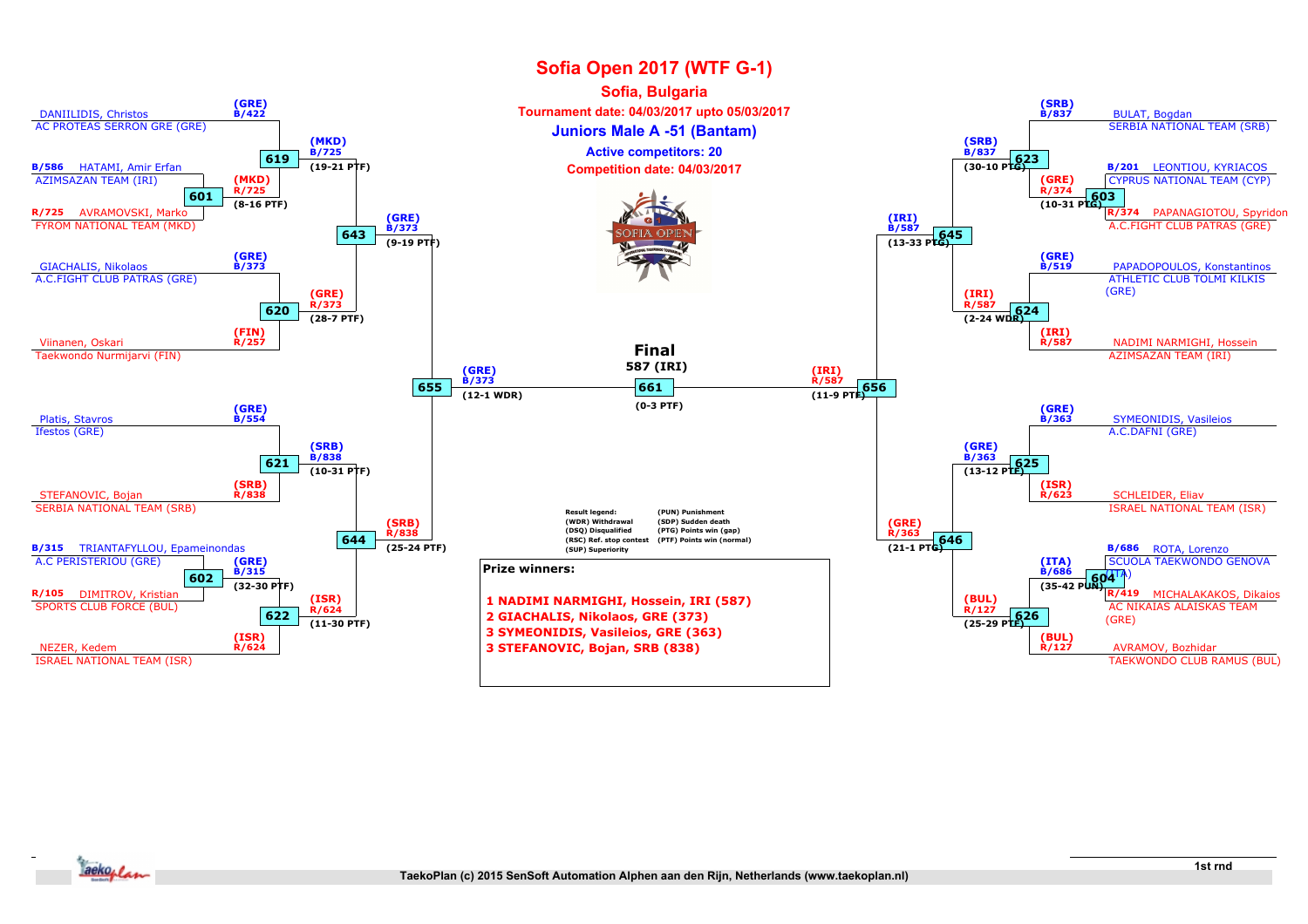## Sofia Open 2017 (WTF G-1) Cadets Male A -61 (Middle) Sofia, Bulgaria Tournament date: 04/03/2017 upto 05/03/2017 Competition date: 04/03/2017 Active competitors: 5





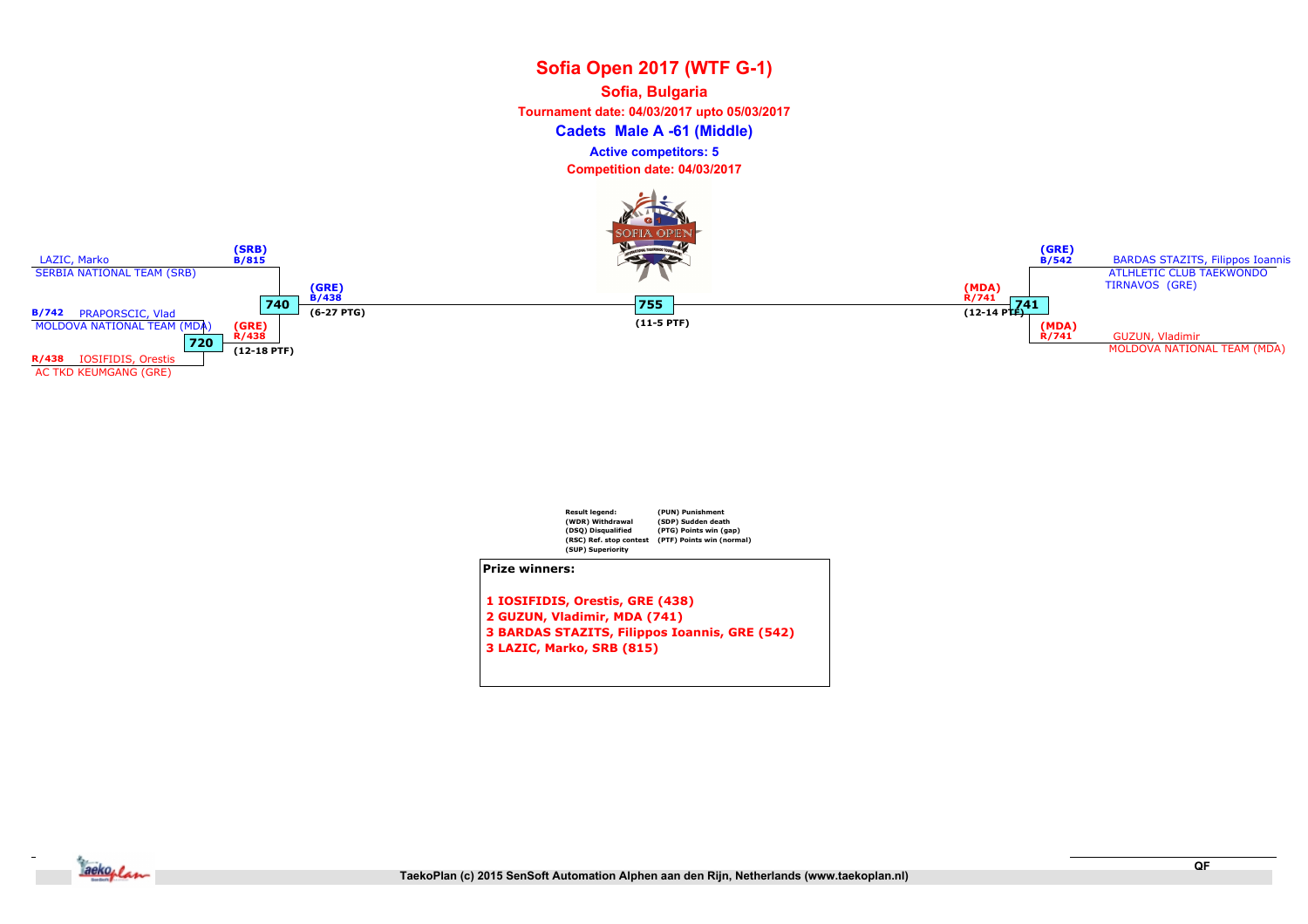## Sofia Open 2017 (WTF G-1) Cadets Male A -65 (Light Heavy) Sofia, Bulgaria Tournament date: 04/03/2017 upto 05/03/2017 Competition date: 04/03/2017 Active competitors: 5





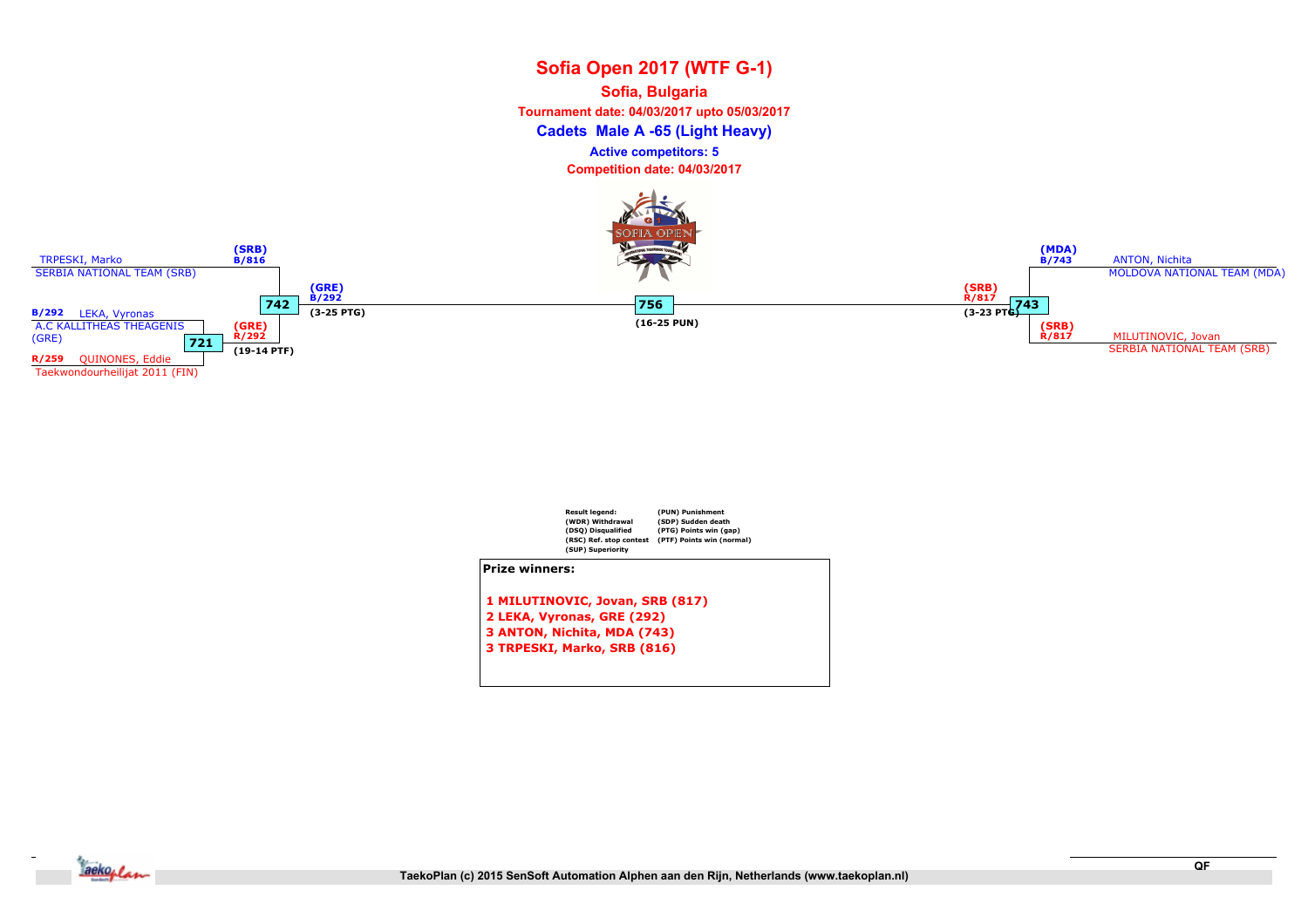Cadets Male A +65 (Heavy) Sofia, Bulgaria Tournament date: 04/03/2017 upto 05/03/2017 Competition date: 04/03/2017 Active competitors: 3



| (GRE)                        | Final<br>744 (MDA) | <b>B/64</b><br>STOICHKOV, Stiliyan<br>(MDA)<br>KONDOR2000 (BUL) |
|------------------------------|--------------------|-----------------------------------------------------------------|
| PARTHENIOS, Angelos<br>B/293 | 752                | R/744<br>735                                                    |
| A.C KALLITHEAS THEAGENIS     |                    | $(1-29 \text{ PTG})$                                            |
| (GRE)                        | $(4-6$ PTF)        | R/744<br>MARINESCU, Dragos                                      |
|                              |                    | MOLDOVA NATIONAL TEAM (MDA)                                     |



Prize winners:

1 MARINESCU, Dragos, MDA (744) 2 PARTHENIOS, Angelos, GRE (293) 3 STOICHKOV, Stiliyan, BUL (64)

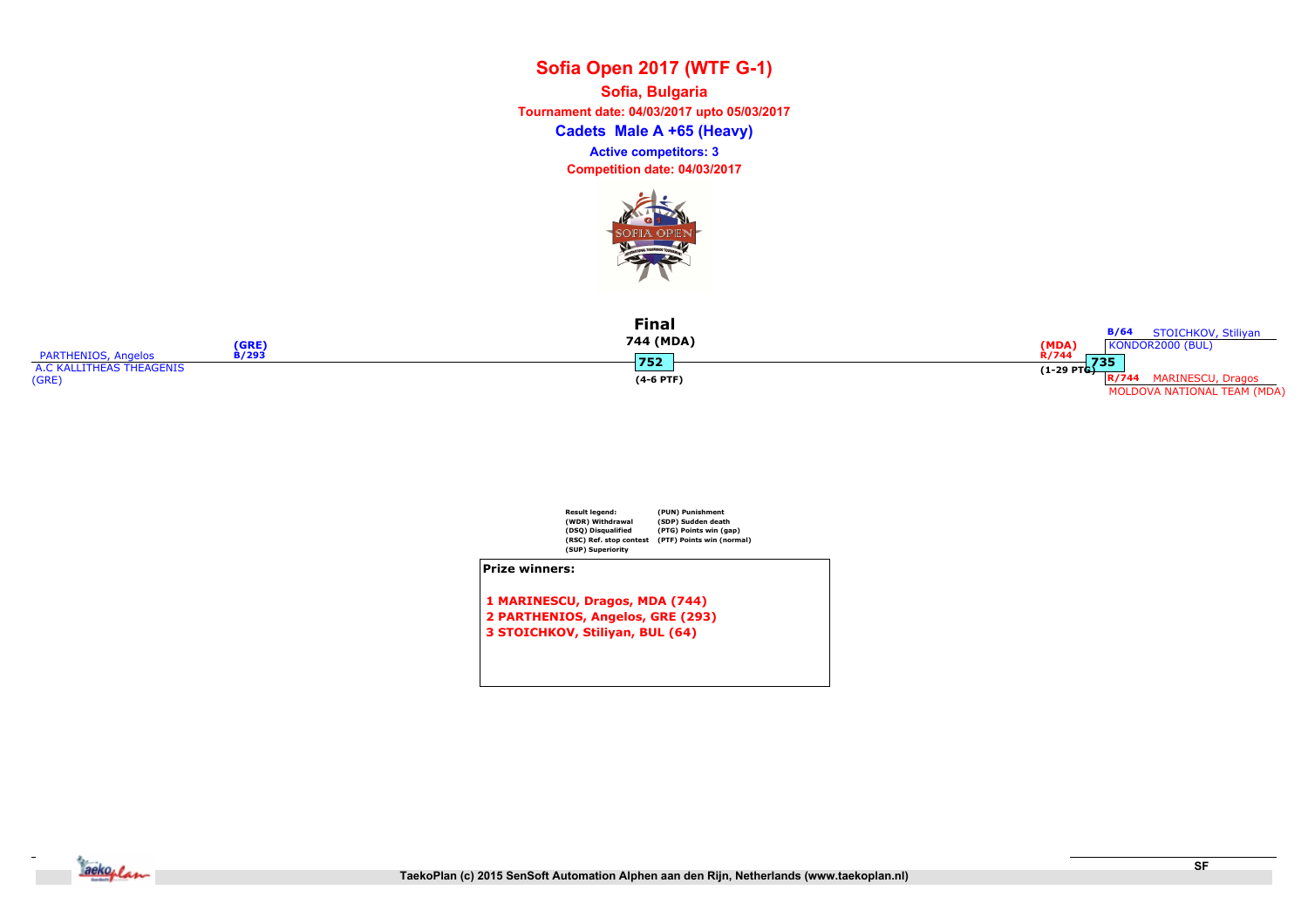## Sofia Open 2017 (WTF G-1) Cadets Female A -59 (Light Heavy) Sofia, Bulgaria Tournament date: 04/03/2017 upto 05/03/2017 Competition date: 04/03/2017 Active competitors: 5



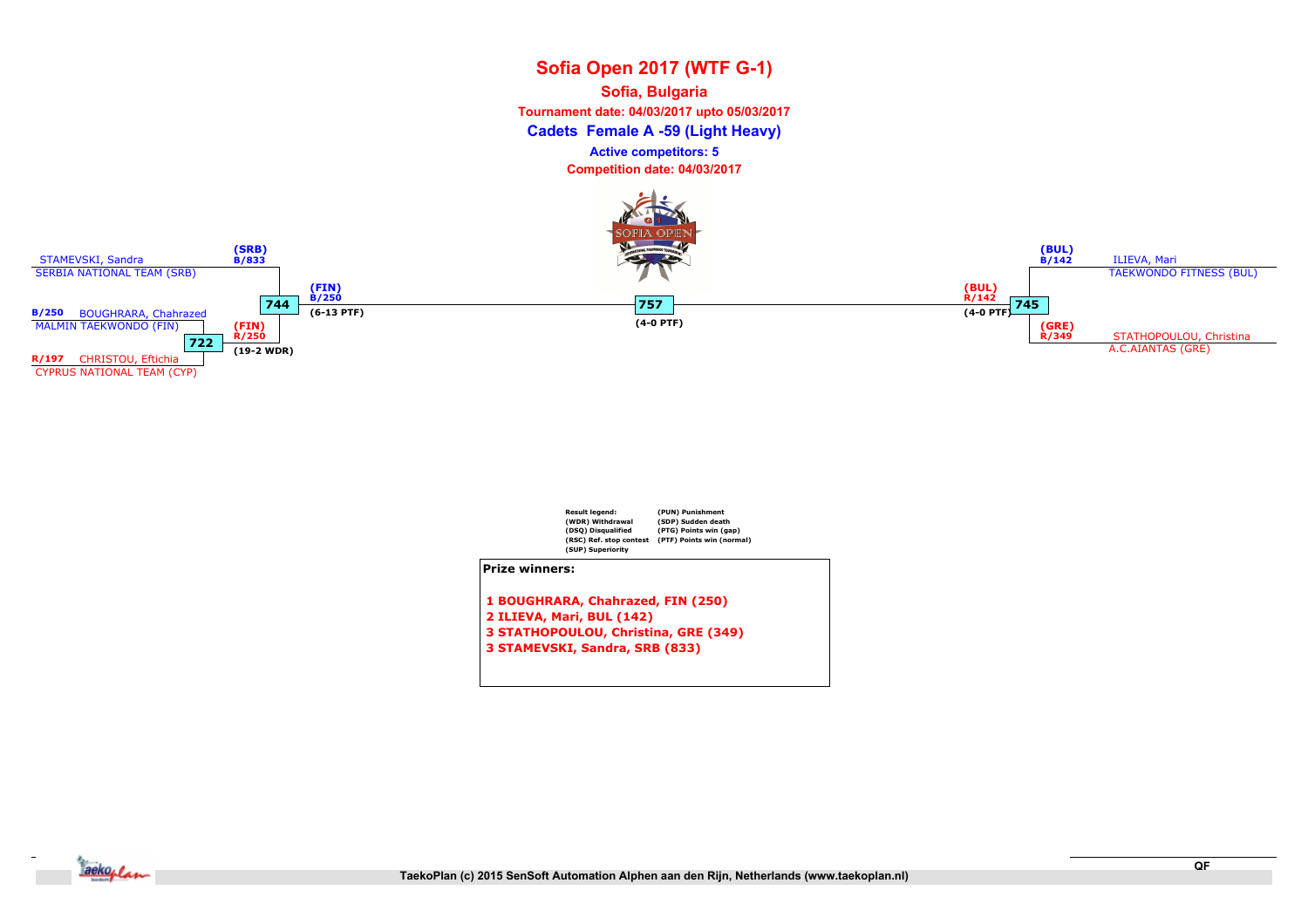Cadets Female A +59 (Heavy) Sofia, Bulgaria Tournament date: 04/03/2017 upto 05/03/2017 Competition date: 04/03/2017 Active competitors: 4



| <b>B/685</b> PIRINO, Giorgia<br>SCUOLA TAEKWONDO GENOVA | (GRE               | <b>Final</b><br>251 (FIN) | <b>B/65</b> IVANOVA, Mariela<br>(FIN)<br>R/251<br>KONDOR2000 (BUL) |
|---------------------------------------------------------|--------------------|---------------------------|--------------------------------------------------------------------|
| (ITA)<br>736                                            | $\overline{B}/496$ | 1753                      | 737                                                                |
|                                                         | $(12-14$ PTF)      |                           | $(1-20$ PTE)                                                       |
| R/496 FRAGKOU, Nikoletta                                |                    | $(1-6 \text{ WDR})$       | <b>BOUGHRARA, Chaimaa</b><br>R/251                                 |
| ATHLETIC CLUB NEMESIS ATHENS                            |                    |                           | <b>MALMIN TAEKWONDO (FIN)</b>                                      |
| (CI IIR) (CDF)                                          |                    |                           |                                                                    |



2 FRAGKOU, Nikoletta, GRE (496)

- 3 IVANOVA, Mariela, BUL (65)
- 3 PIRINO, Giorgia, ITA (685)



(CLUB) (GRE)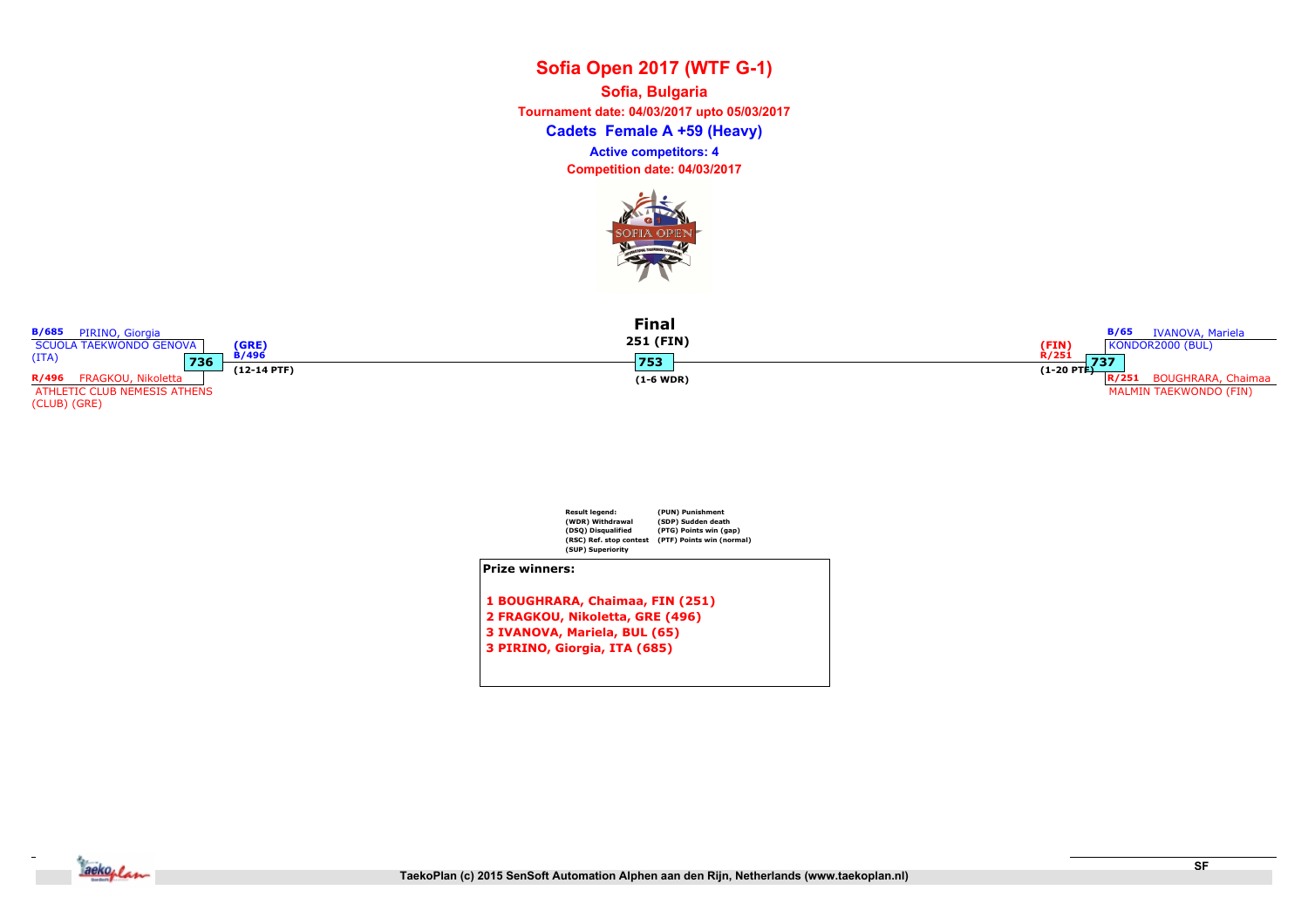

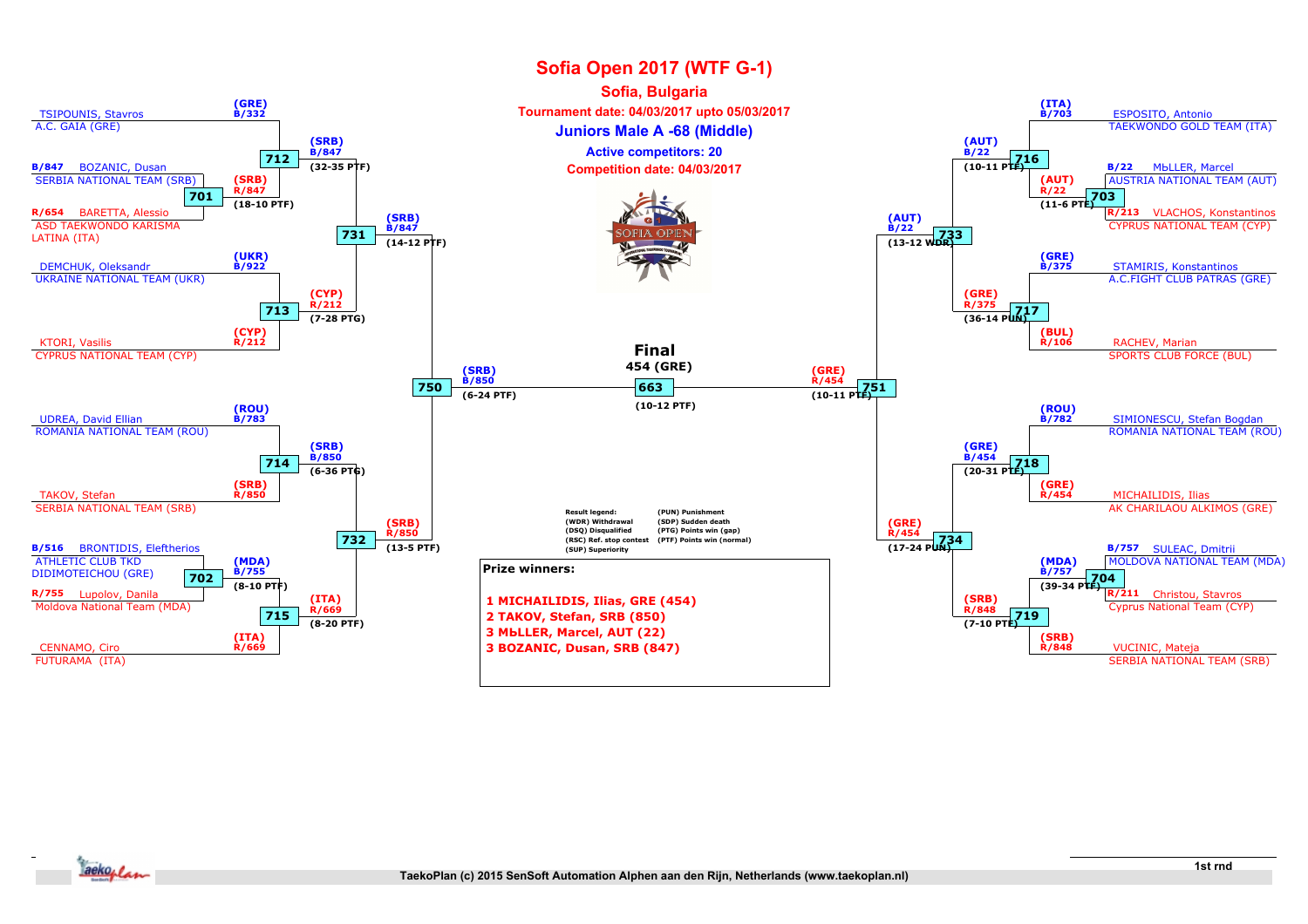#### Sofia, Bulgaria

Tournament date: 04/03/2017 upto 05/03/2017

Juniors Male A -73 (Heavy)

Active competitors: 11





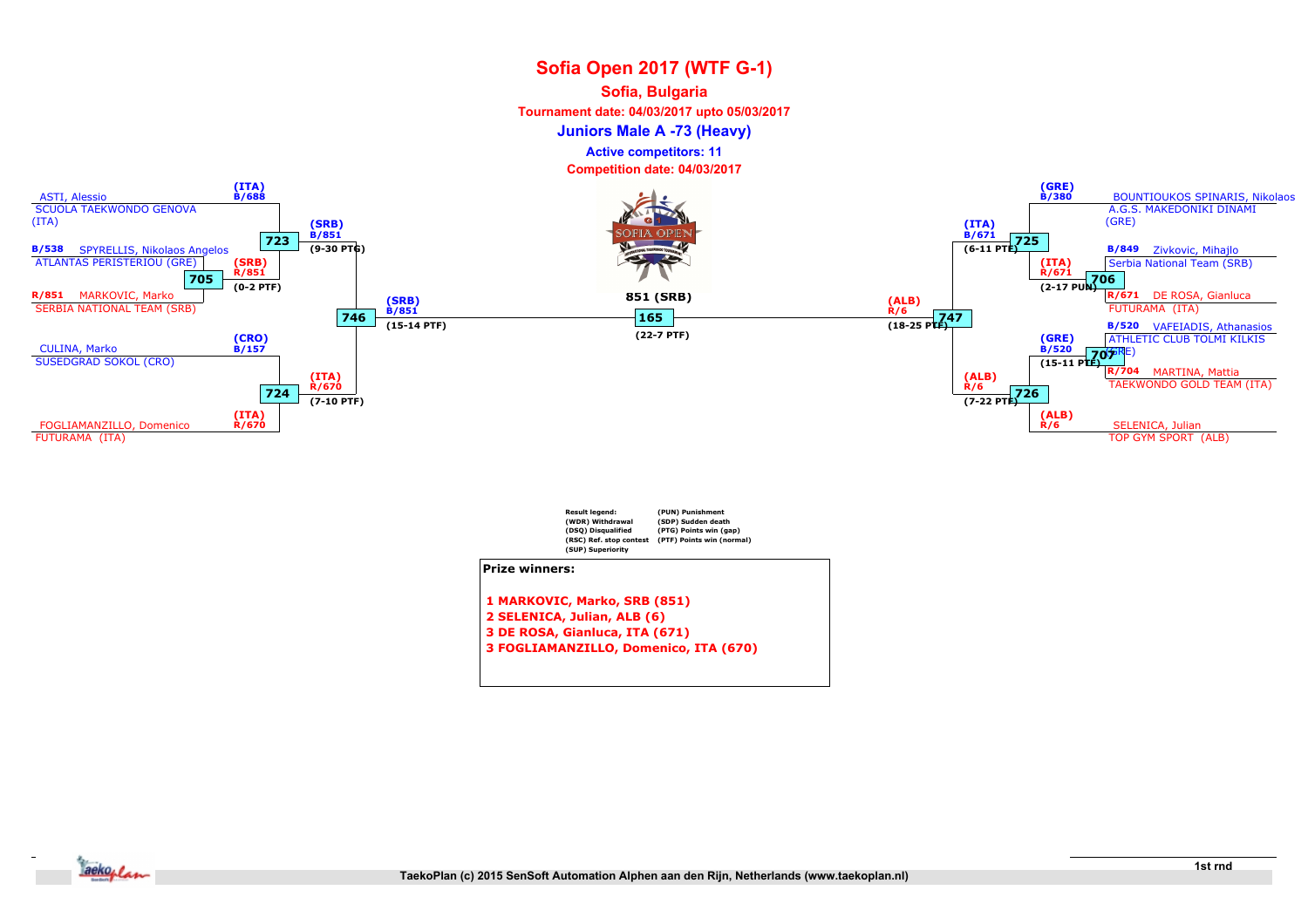Juniors Male A +78 (Heaviest) Sofia, Bulgaria Tournament date: 04/03/2017 upto 05/03/2017 Competition date: 04/03/2017 Active competitors: 4







- 1 MAHDAVIRAD, Arman, IRI (589)
- 2 GKIKAPEPPAS, Vasileios, GRE (421)
- 3 THEOCHAROUS, ANDREAS, CYP (216)
- 3 RADAKOVIC, Mihailo, SRB (853)



B/853 RADAKOVIC, Mihailo

AC NIKI PAIANIAS GLYKON

NERON (GRE)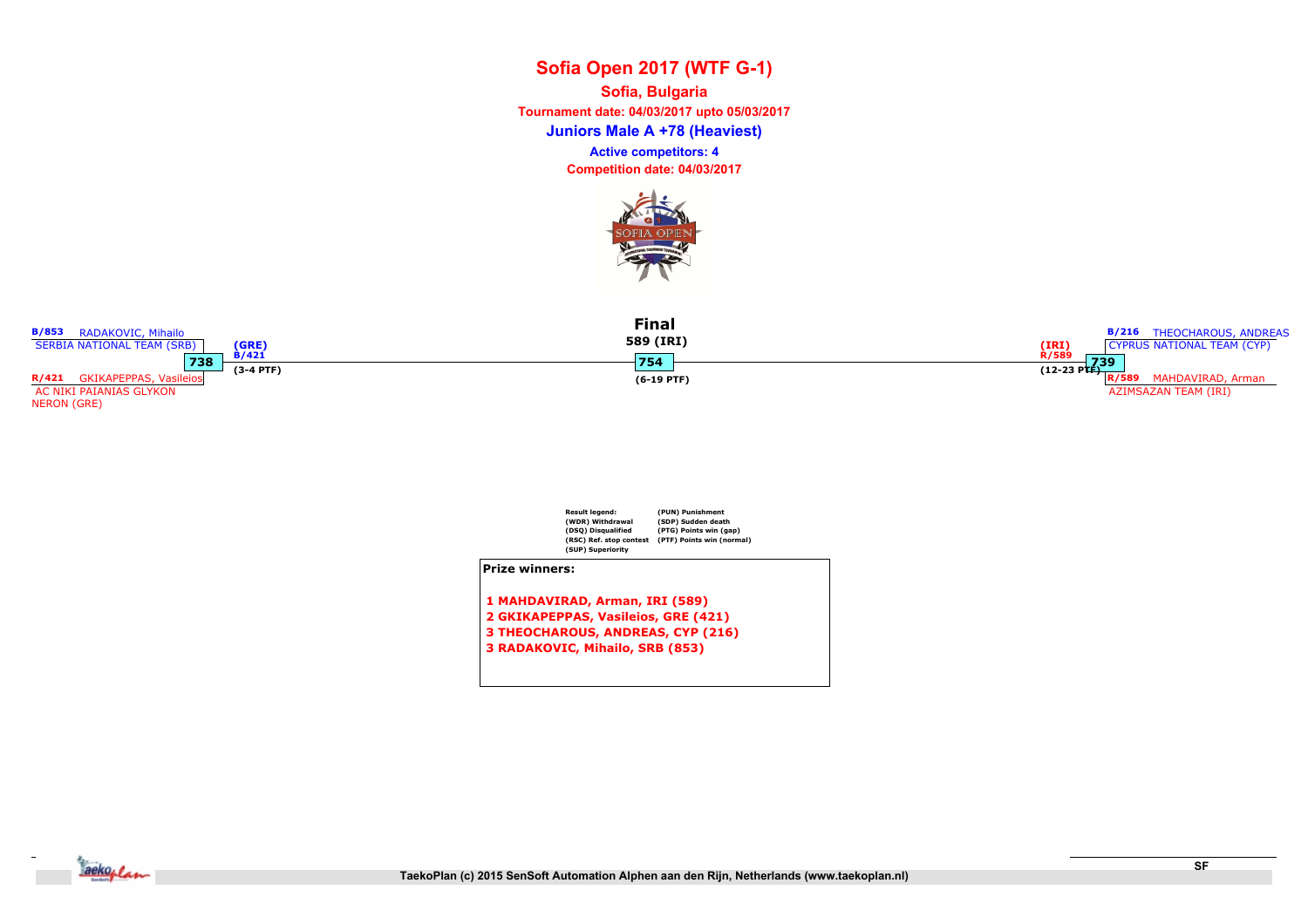#### Sofia, Bulgaria

Tournament date: 04/03/2017 upto 05/03/2017

Juniors Female A -59 (Middle)

Active competitors: 12





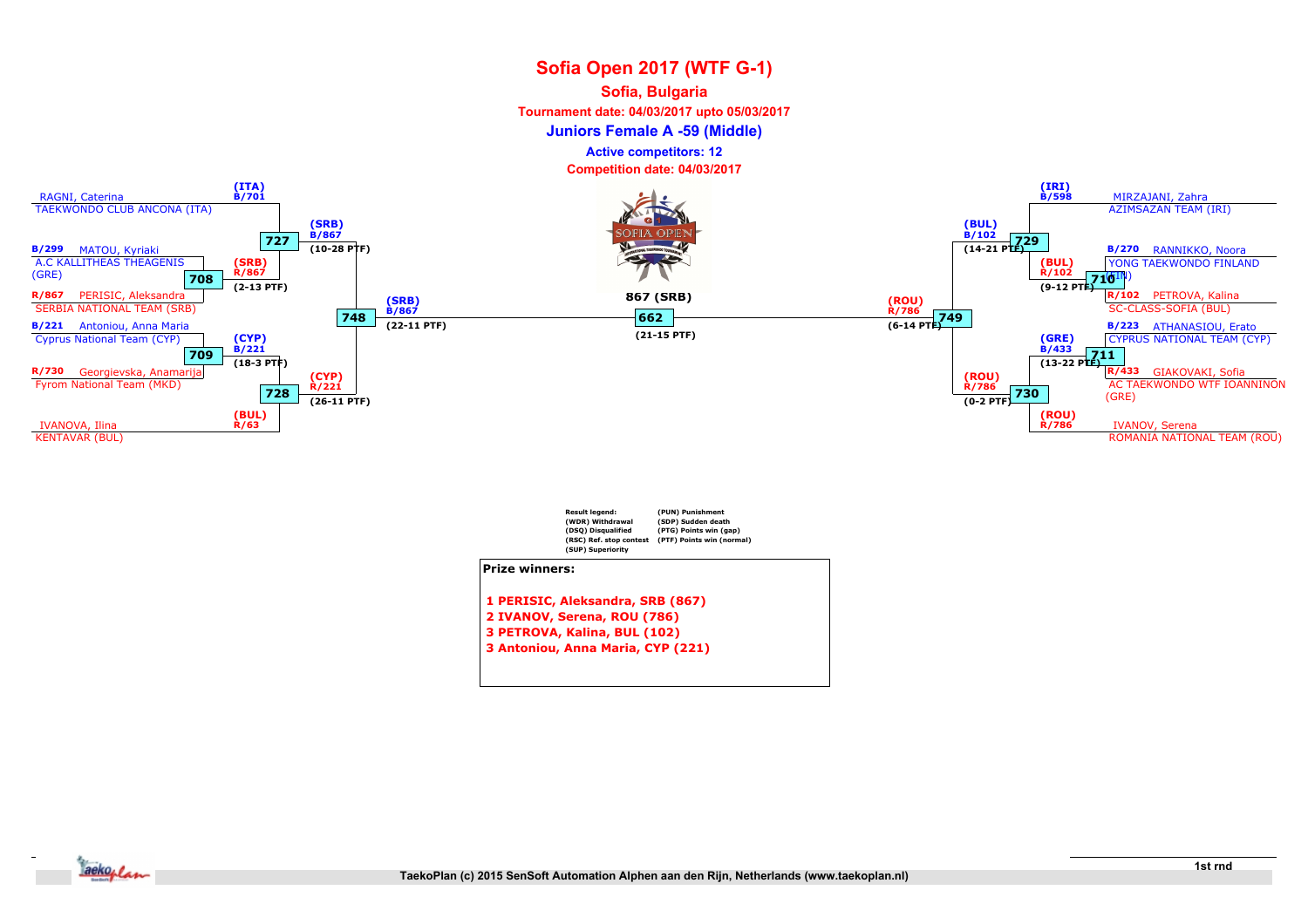

SF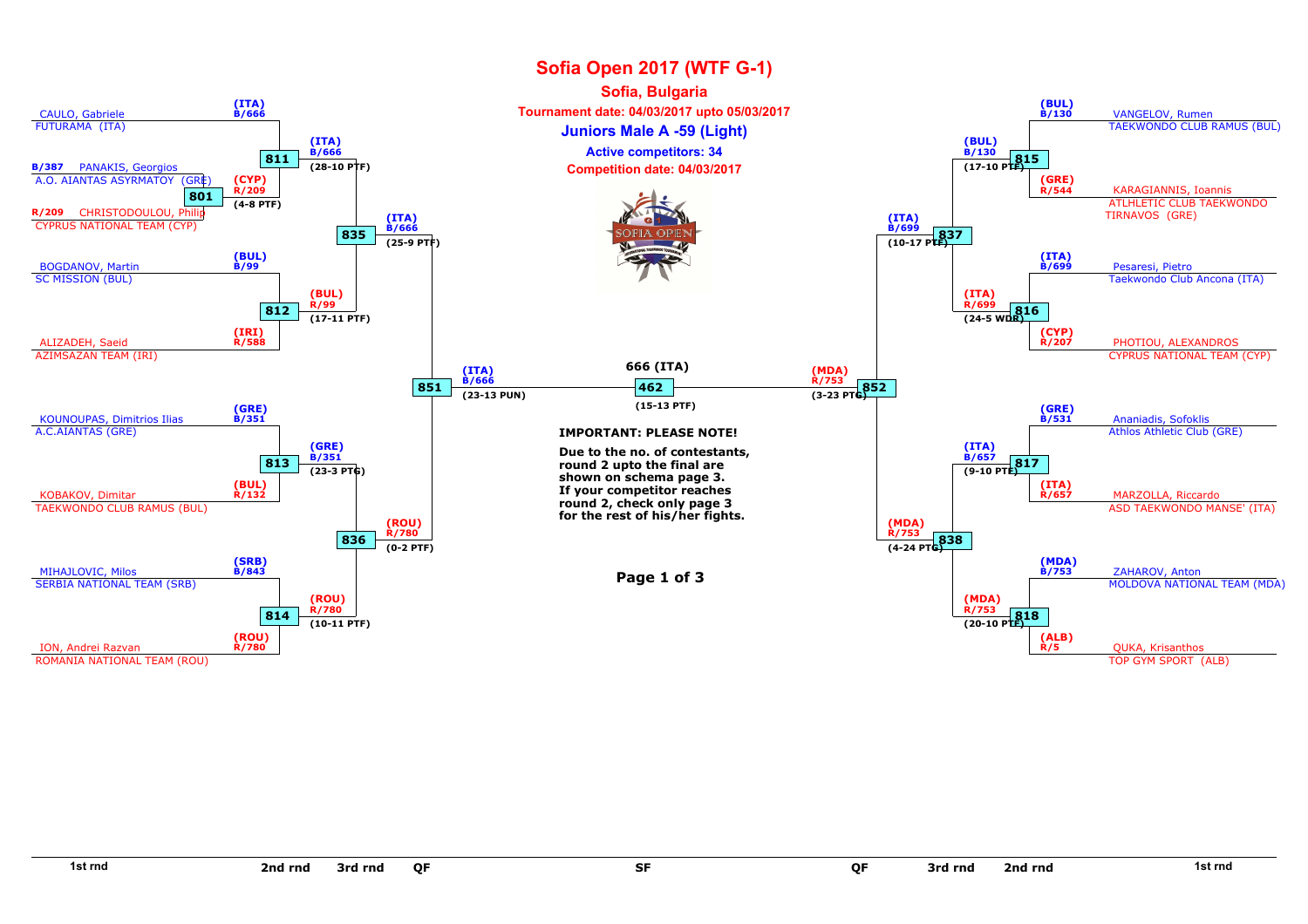

SF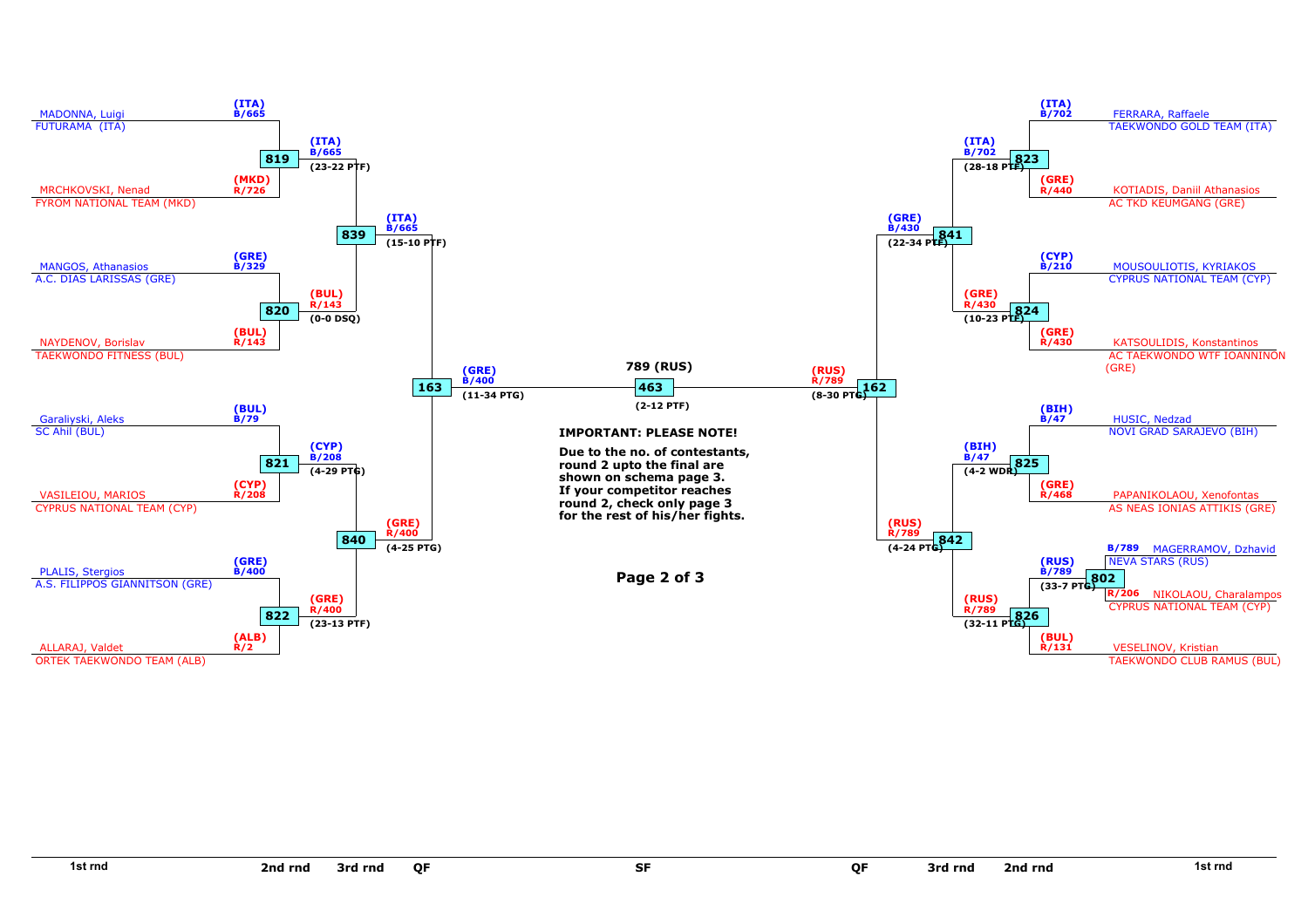

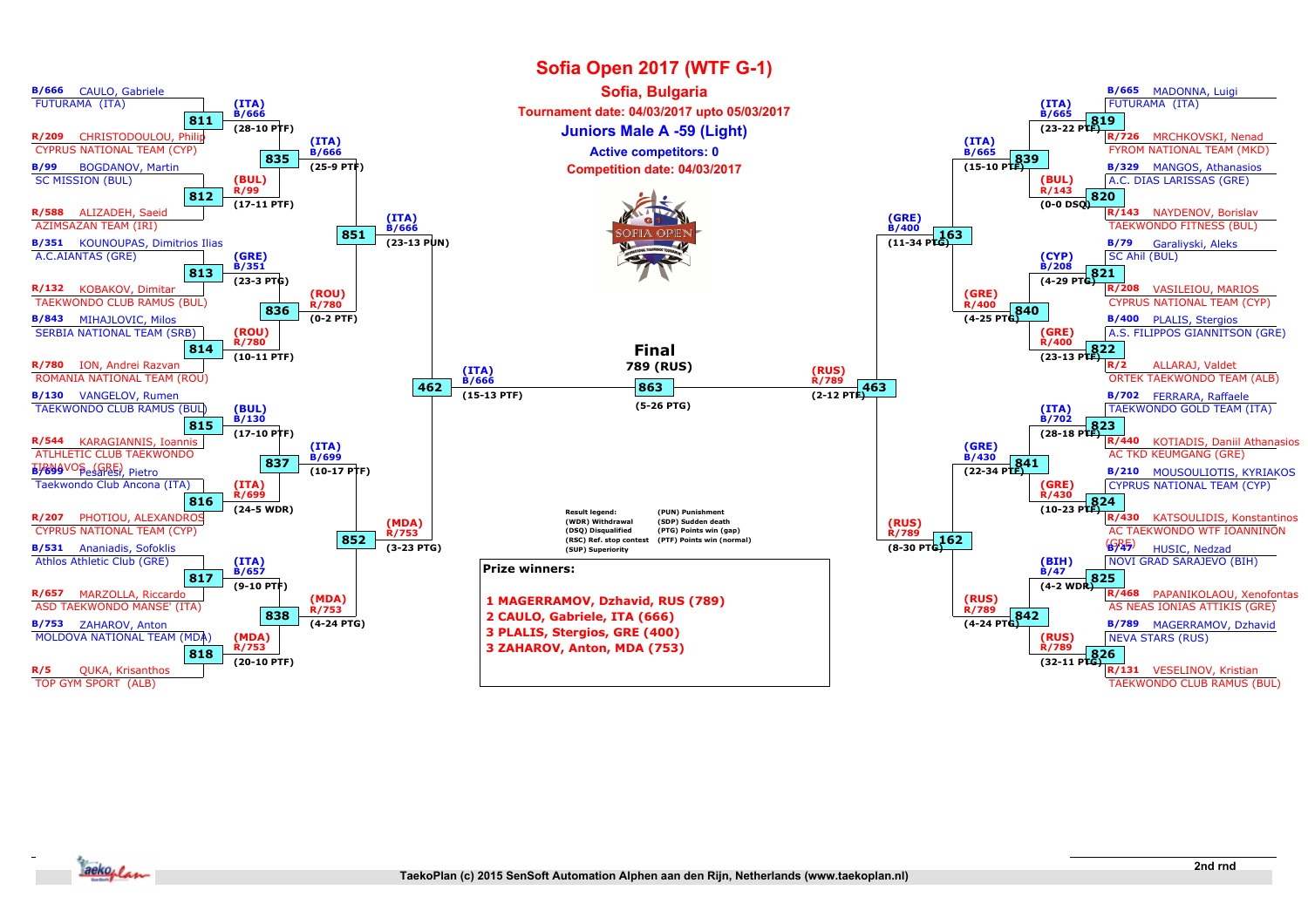